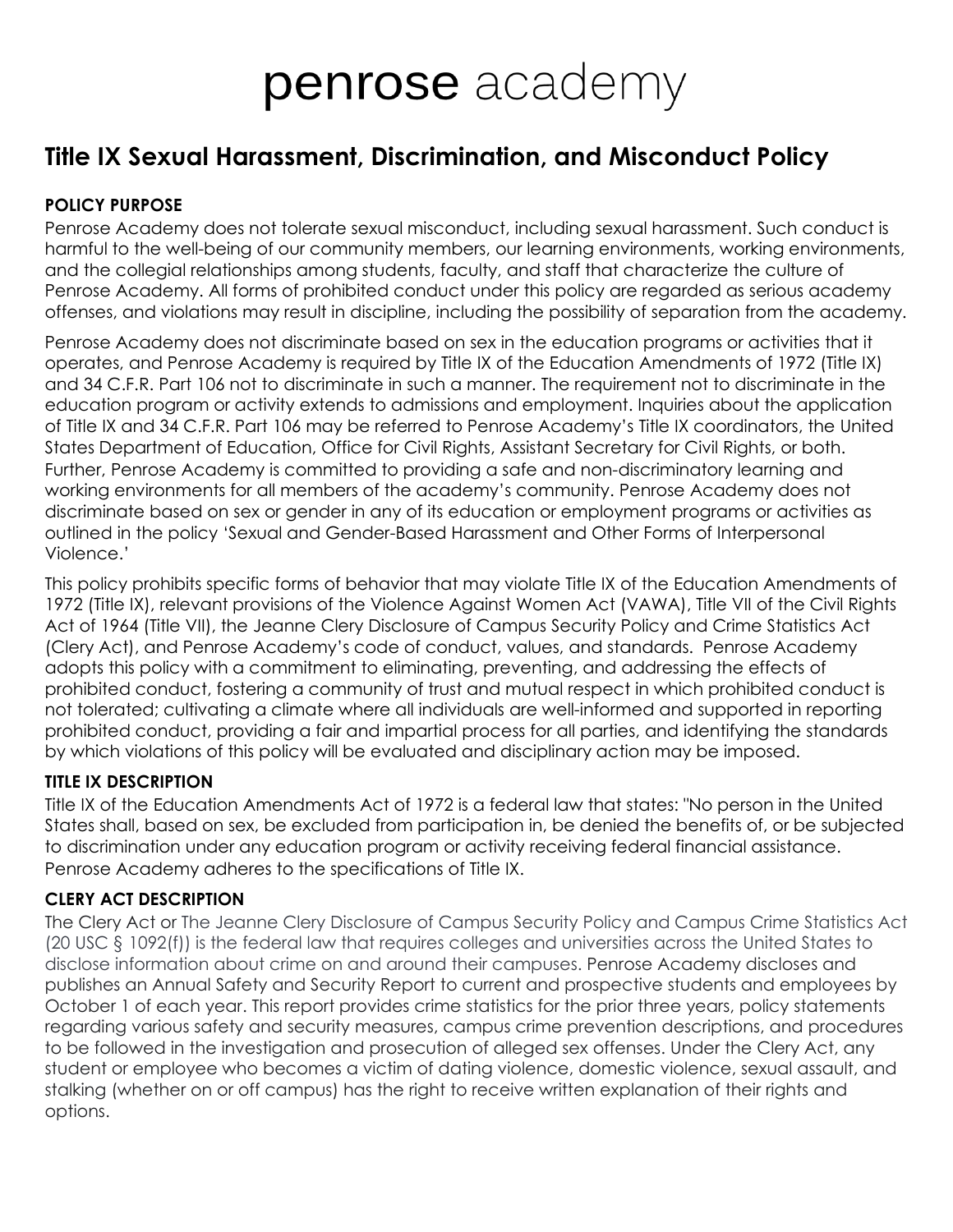#### **VAWA DESCRIPTION**

Congress passed the **Violence Against Women Act (VAWA)** as part of the Violent Crime Control and Law Enforcement Act of 1994 In recognition of the severity of the crimes associated with domestic violence, sexual assault, and stalking.

#### **TITLE IX COORDINATOR**

Penrose Academy Title IX coordinators, Missy Conti, Stephanie Toth, and Andria Young, play an integral role in ensuring that all students have access to the variety of resources that Penrose Academy has to offer.

#### **Responsibilities of the Title IX Coordinator:**

- Oversee the academy's compliance with Title IX.
- Respond to any report of sexual harassment or any other violations of Title IX and/or code of conduct against any employee or student at Penrose Academy.
- Oversee and/or participate in the resolution of any formal complaint of sexual harassment or any other violations of Title IX and/or code of conduct.

#### **Contact Information:**

Missy Conti Title IX Coordinator 13402 North Scottsdale Road, Suite B-160 Scottsdale, AZ 85254 480.222.9450 Ext 204 [compliance@penrose.edu](mailto:compliance@penrose.edu)

Stephanie Toth Deputy Title IX Coordinator 13402 North Scottsdale Road, Suite B-160 Scottsdale, AZ 85254 480.222.9450 Ext 204 [compliance@penrose.edu](mailto:compliance@penrose.edu) 

Andria Young Deputy Title IX Coordinator 13402 North Scottsdale Road, Suite B-160 Scottsdale, A<sub>7</sub>85254 480.222.9450 Ext 208 [compliance@penrose.edu](mailto:compliance@penrose.edu)

## **TITLE IX COORDINATOR TRAINING**

Penrose Academy's Title IX coordinator and Deputy Title IX coordinators, investigators, and other identified members of the administration, have gone through extensive training in the Title IX policies and regulations through Thompson Coburn Title IX a module-based training series.

- **Module 1 An Introduction to Managing Title IX Sexual Harassment on Campus**: [Module 1](https://secure-web.cisco.com/13VQMSe0MpclggQUU49Fg08C3o7kWNjIkR1nvQxUtyHa8auQ6WJJTzEUQwUDTKTBPYclr_-k-XTbwKy1dNuAFlH5u8d6kXmHS1Pd4ItWpMgjKs5G-_cdqQB6vEdTtPC5Eb-fUFysKGwg0ySFaxgaI1lG90Bo7h4mKZbKD86WcJplgk31nT8DTVtgM9Cf4twLBKxqF7fqptRHQNSLkxUUXL5vNYqUu7NXAZ5qELznQAjuoTRLQWAcsQYXOnNHLypUndykCUN7kSx-aKhwl3XekmQb3RQ-TEcDqUfMR7U_KMB18wOd3-3-c9txK0JgJEmSv0nqkHAmFNjNYi5DrNl278CusLVMN9Z5cTclmcqSvTU2g4Nul0pQ_3wN-LNIxWHWivq4LvXy1Yc34Am7J3XqJzB_cf31C-Pdp0gNDLRjPGGs/https%3A%2F%2Furldefense.com%2Fv3%2F__https%3A%2Fnam11.safelinks.protection.outlook.com%2F%3Furl%3Dhttps%2A3A%2A2F%2A2Furldefense.proofpoint.com%2A2Fv2%2A2Furl%2A3Fu%2A3Dhttps-3A__clicktime.symantec.com_3VKXKDYYzQGt2kaAjQwMazj7Vc-3Fu-3Dhttp-253A-252F-252Fcontent.thompsoncoburn.com-252Fvideo-252FModule-2D1-2DFundamentals-2Dof-2Dthe-2DLaw.mp4%2A26d%2A3DDwMGaQ%2A26c%2A3DtPYGtOWOAPojDil1cAsHpA%2A26r%2A3DcmMz9lxV7ky4WSZoeFa6JA%2A26m%2A3DDncMHAw4S4OZiKwOyGga9j8o-0Esif4-sX3sGrbZfl4%2A26s%2A3DESQEJnzxqKrEhkERRLMhoSty5qbkbXHJdZ0ZwBZ_2SU%2A26e%2A3D%26data%3D02%2A7C01%2A7Ccpascal%2A40nvcc.edu%2A7Cbfc254acb9d644fb031808d83f20a27b%2A7C9f05c0e4988c48288359193b3485e731%2A7C0%2A7C0%2A7C637328756685699832%26sdata%3DPbAmdspevHV0NrZ2tHV23qDrqPOih7P6cePeFjpMXP4%2A3D%26reserved%3D0__%3BJSUlJSUlJSUlJSUlJSUlJSUlJSUlJSUlJSUlJQ%21%21KayDUlYW7g%21-Or-D3pqNUGJ6tffgLm0HHJbhfaXdSsO-n8nE90fUgqP43B84FCEym9St-9MTcKmp8a-RfiW%24)  [Fundamentals of the Law](https://secure-web.cisco.com/13VQMSe0MpclggQUU49Fg08C3o7kWNjIkR1nvQxUtyHa8auQ6WJJTzEUQwUDTKTBPYclr_-k-XTbwKy1dNuAFlH5u8d6kXmHS1Pd4ItWpMgjKs5G-_cdqQB6vEdTtPC5Eb-fUFysKGwg0ySFaxgaI1lG90Bo7h4mKZbKD86WcJplgk31nT8DTVtgM9Cf4twLBKxqF7fqptRHQNSLkxUUXL5vNYqUu7NXAZ5qELznQAjuoTRLQWAcsQYXOnNHLypUndykCUN7kSx-aKhwl3XekmQb3RQ-TEcDqUfMR7U_KMB18wOd3-3-c9txK0JgJEmSv0nqkHAmFNjNYi5DrNl278CusLVMN9Z5cTclmcqSvTU2g4Nul0pQ_3wN-LNIxWHWivq4LvXy1Yc34Am7J3XqJzB_cf31C-Pdp0gNDLRjPGGs/https%3A%2F%2Furldefense.com%2Fv3%2F__https%3A%2Fnam11.safelinks.protection.outlook.com%2F%3Furl%3Dhttps%2A3A%2A2F%2A2Furldefense.proofpoint.com%2A2Fv2%2A2Furl%2A3Fu%2A3Dhttps-3A__clicktime.symantec.com_3VKXKDYYzQGt2kaAjQwMazj7Vc-3Fu-3Dhttp-253A-252F-252Fcontent.thompsoncoburn.com-252Fvideo-252FModule-2D1-2DFundamentals-2Dof-2Dthe-2DLaw.mp4%2A26d%2A3DDwMGaQ%2A26c%2A3DtPYGtOWOAPojDil1cAsHpA%2A26r%2A3DcmMz9lxV7ky4WSZoeFa6JA%2A26m%2A3DDncMHAw4S4OZiKwOyGga9j8o-0Esif4-sX3sGrbZfl4%2A26s%2A3DESQEJnzxqKrEhkERRLMhoSty5qbkbXHJdZ0ZwBZ_2SU%2A26e%2A3D%26data%3D02%2A7C01%2A7Ccpascal%2A40nvcc.edu%2A7Cbfc254acb9d644fb031808d83f20a27b%2A7C9f05c0e4988c48288359193b3485e731%2A7C0%2A7C0%2A7C637328756685699832%26sdata%3DPbAmdspevHV0NrZ2tHV23qDrqPOih7P6cePeFjpMXP4%2A3D%26reserved%3D0__%3BJSUlJSUlJSUlJSUlJSUlJSUlJSUlJSUlJSUlJQ%21%21KayDUlYW7g%21-Or-D3pqNUGJ6tffgLm0HHJbhfaXdSsO-n8nE90fUgqP43B84FCEym9St-9MTcKmp8a-RfiW%24)
- **Module 2 Formal Complaints of Title IX Sexual Harassment**: [Module 2 Formal Complaints](https://secure-web.cisco.com/1Ce65quzxLbOaN7HEPUGy2QgCz07gmHu1HsdEKLGucv4BJ9L_xBIzPMKU4wCXhKZleWUzI8l8yqgJYrM4jBs8SpHzM98z-H9IRnMhWUBRJ6G8-4TYojQ-RLCh13bmD9I_CdWSuepH5LnqHQR9XXiSZ5bY6Yvbf9u6vA0gPXUFHf2JQnW6ur6D1n0btyRs76yUntlg5zftF1REXWXRXQQG7qdci9nsBxe7ADnQaqnJjMoqz76lRxxd1_6FUk0yNlgMFMnJK80ZhNDH7xYF75InoAkYKHr90HL7XI8ofGtzS7XyIRGPtO81wk8rFTkf9GkCk6Oj-buIrOowbPiMFWceWXX0tu8oa4FdGtEfvMwB-jLPF5Oq-aMn3zKBXDmL8TmLyVOyduYctHbHVx44tmZi2nPup_2-foZeFz0XJZlqfcQ/https%3A%2F%2Furldefense.com%2Fv3%2F__https%3A%2Fnam11.safelinks.protection.outlook.com%2F%3Furl%3Dhttps%2A3A%2A2F%2A2Furldefense.proofpoint.com%2A2Fv2%2A2Furl%2A3Fu%2A3Dhttps-3A__clicktime.symantec.com_3DEYC8sZFJ4nNL4cb3kGgpP7Vc-3Fu-3Dhttp-253A-252F-252Fcontent.thompsoncoburn.com-252Fvideo-252FModule-2D2-2DFormal-2DComplaints.mp4%2A26d%2A3DDwMGaQ%2A26c%2A3DtPYGtOWOAPojDil1cAsHpA%2A26r%2A3DcmMz9lxV7ky4WSZoeFa6JA%2A26m%2A3DDncMHAw4S4OZiKwOyGga9j8o-0Esif4-sX3sGrbZfl4%2A26s%2A3DmC7h-ECtSEGdxJC_IQI7v8X6_ufhHkkbwb_X9SFfLnc%2A26e%2A3D%26data%3D02%2A7C01%2A7Ccpascal%2A40nvcc.edu%2A7Cbfc254acb9d644fb031808d83f20a27b%2A7C9f05c0e4988c48288359193b3485e731%2A7C0%2A7C0%2A7C637328756685699832%26sdata%3DC5gHUZRGV9TorB4quzuxBY%2A2FeL8LnGa%2A2BOk89v7TZ9wXY%2A3D%26reserved%3D0__%3BJSUlJSUlJSUlJSUlJSUlJSUlJSUlJSUlJSUlJSUl%21%21KayDUlYW7g%21-Or-D3pqNUGJ6tffgLm0HHJbhfaXdSsO-n8nE90fUgqP43B84FCEym9St-9MTcKmp8Gi6dZA%24)
- **Module 3 Title IX Investigations & Informal Resolutions**: [Module 3 Investigations & Informal](https://secure-web.cisco.com/1l1dMwDvrxmbpPYyxhtENE1figdvEmmaI6v_eKxrt0UwoQBxaaNI3VWLNC7jG0GHuYsSHVUsy2B9CaBL_pOdaOXYZLHBpLaIpw8BqZkDEGLYcecG9EdYwXIyosPqNFRg9Sgu3cvoSy3hGondVXv3em74UjEtu590SpwacaD9WYHGye5oN9vWWNvUmNRJo62kDIo45szRXLWN226a8hLMkkdcmIb1cjjtxGl2h2VN5O-KdsFywmZUusTcn4B8EpStdgO_LS3XSKbKG2cd92V6kTvuvB66BltEbgnZsSAZzHR0O3ehRpKo0hIqsjNZrPDy1_8pBKBF5-A0GbCrXjsi58A2YzA0tcUr3Suut9p9G4m6L9sgGjZoU2o2ptahCMaTiC1o_AD71R6OIE1cR-NlZ_sHYWk6c32vXDOp7IILyCDk/https%3A%2F%2Furldefense.com%2Fv3%2F__https%3A%2Fnam11.safelinks.protection.outlook.com%2F%3Furl%3Dhttps%2A3A%2A2F%2A2Furldefense.proofpoint.com%2A2Fv2%2A2Furl%2A3Fu%2A3Dhttps-3A__clicktime.symantec.com_3WRY1MML5KpsaQp4Yr8dFxX7Vc-3Fu-3Dhttp-253A-252F-252Fcontent.thompsoncoburn.com-252Fvideo-252FModule-2D3-2DInvestigations-2Dand-2DInformal-2DResolutions.mp4%2A26d%2A3DDwMGaQ%2A26c%2A3DtPYGtOWOAPojDil1cAsHpA%2A26r%2A3DcmMz9lxV7ky4WSZoeFa6JA%2A26m%2A3DDncMHAw4S4OZiKwOyGga9j8o-0Esif4-sX3sGrbZfl4%2A26s%2A3Dm1cKEwpmD3z0X-fZWUWT8AmugYRHIzNO5lctGHAkLac%2A26e%2A3D%26data%3D02%2A7C01%2A7Ccpascal%2A40nvcc.edu%2A7Cbfc254acb9d644fb031808d83f20a27b%2A7C9f05c0e4988c48288359193b3485e731%2A7C0%2A7C0%2A7C637328756685709826%26sdata%3DzDzaSN3bvGALrAl27B9%2A2FSf8I0B6NCp8wce1%2A2FJRzZmbY%2A3D%26reserved%3D0__%3BJSUlJSUlJSUlJSUlJSUlJSUlJSUlJSUlJSUlJSUl%21%21KayDUlYW7g%21-Or-D3pqNUGJ6tffgLm0HHJbhfaXdSsO-n8nE90fUgqP43B84FCEym9St-9MTcKmp4XChE67%24)  **Resolutions**
- **Module 4 Title IX Hearings**: [Module 4 Hearings](https://secure-web.cisco.com/12oLgJOvdnyncBIDTGslOPKTuTE_WT7pT6W5FEQ0RPCirlYeybJrvio5L-9oAMLhkt-9487k2LS9yn2fQAnub95VMgv3CwlgjqyTlmIh_Blth7jBW4edfKxx2An9inynetd44oHFkKGyH3Ky8EUI2AO3Lijb96YbZLp09j4E6dxWcmV61KnDyaa17ItadBU7ApR6wOVuBqBDxHAUYh6Su879fJxYHcdN3TVNXceFiy1lV1k3raamrj1-cbt2JhOyO7uvfiZG38qcBTcL_DfTIA9A4UCMN7Faig6KXjQkog4_1hSYoBgfRGX70ftqJesQaEVf7r6IhVy8k2rRXeovzCKfXxIlYVyf_jO826QT47zCsNsrm8oZvJp0sq42WkQFmWh4BhWea4qCuk9v-92W1zzUgC-FMv8AHjxlHV6Fydz8/https%3A%2F%2Furldefense.com%2Fv3%2F__https%3A%2Fnam11.safelinks.protection.outlook.com%2F%3Furl%3Dhttps%2A3A%2A2F%2A2Furldefense.proofpoint.com%2A2Fv2%2A2Furl%2A3Fu%2A3Dhttps-3A__clicktime.symantec.com_33K5LANN67nWyeFkzjoJ6bp7Vc-3Fu-3Dhttp-253A-252F-252Fcontent.thompsoncoburn.com-252Fvideo-252FModule-2D4-2DHearings.mp4%2A26d%2A3DDwMGaQ%2A26c%2A3DtPYGtOWOAPojDil1cAsHpA%2A26r%2A3DcmMz9lxV7ky4WSZoeFa6JA%2A26m%2A3DDncMHAw4S4OZiKwOyGga9j8o-0Esif4-sX3sGrbZfl4%2A26s%2A3Da8kbJ7kUfJSuYKrK6dkwg-16HSQWmV2LQQh-_ybfPl0%2A26e%2A3D%26data%3D02%2A7C01%2A7Ccpascal%2A40nvcc.edu%2A7Cbfc254acb9d644fb031808d83f20a27b%2A7C9f05c0e4988c48288359193b3485e731%2A7C0%2A7C0%2A7C637328756685709826%26sdata%3DHvpXHW1aTPwWVsBJ3kLWcv7GGwkeztmL73KeD40AguU%2A3D%26reserved%3D0__%3BJSUlJSUlJSUlJSUlJSUlJSUlJSUlJSUlJSUlJQ%21%21KayDUlYW7g%21-Or-D3pqNUGJ6tffgLm0HHJbhfaXdSsO-n8nE90fUgqP43B84FCEym9St-9MTcKmp-toa73h%24)
- **Module 5 Title IX Determinations**: [Module 5 Determinations](https://secure-web.cisco.com/1MYcEbV7E55s9j54q_mxo2Hgwg1zn_FDos8JbPDbX81DSV2xyiKI3UVZyga7wDRvnGihEyU76rbGoX68VoPatO8ckSjL_fREf2kJq6kMP3A6Kzvr1Ow6OBcfpMUj9EUzQ-dKOJ2yc-35pH6ox_7XVibtxqYk-kxMdbhE_yXYdscNwe7MR1fUS0_FNb0md9L4Wg2FfAKUZ3K2zsCTFvMLH_uHdsicH6gqKihN_lEvthiDz7pvs1R4o86RSoKz8B0PCkN7bFAuIM6I9rhxnIF2YeVOAiBRIij63A16x_O628EDM9f2hKVrsa5FekxL0n25eeGWxNzkAdYg-LH547WqKftiQIw3sl7SQ5D2j0kJ2XjOepEJnkZAvARMc23XbLZELhYtXpRveXNIwEbJFg_YRe9lJ7A7GOlY1Ng6Xg5GFy_I/https%3A%2F%2Furldefense.com%2Fv3%2F__https%3A%2Fnam11.safelinks.protection.outlook.com%2F%3Furl%3Dhttps%2A3A%2A2F%2A2Furldefense.proofpoint.com%2A2Fv2%2A2Furl%2A3Fu%2A3Dhttps-3A__clicktime.symantec.com_3SRrG6F9o4z5B3ozmuLeo3L7Vc-3Fu-3Dhttp-253A-252F-252Fcontent.thompsoncoburn.com-252Fvideo-252FModule-2D5-2DDeterminations.mp4%2A26d%2A3DDwMGaQ%2A26c%2A3DtPYGtOWOAPojDil1cAsHpA%2A26r%2A3DcmMz9lxV7ky4WSZoeFa6JA%2A26m%2A3DDncMHAw4S4OZiKwOyGga9j8o-0Esif4-sX3sGrbZfl4%2A26s%2A3DQFgKmMbdt6zMZzsBxO1SAiQpofk-OJthd1z0l0M0zOM%2A26e%2A3D%26data%3D02%2A7C01%2A7Ccpascal%2A40nvcc.edu%2A7Cbfc254acb9d644fb031808d83f20a27b%2A7C9f05c0e4988c48288359193b3485e731%2A7C0%2A7C0%2A7C637328756685719823%26sdata%3DqmRDdskvPdOVhw9st%2A2FyEKPY9snAMWb3BfpQgvd44lss%2A3D%26reserved%3D0__%3BJSUlJSUlJSUlJSUlJSUlJSUlJSUlJSUlJSUlJSU%21%21KayDUlYW7g%21-Or-D3pqNUGJ6tffgLm0HHJbhfaXdSsO-n8nE90fUgqP43B84FCEym9St-9MTcKmp_4NExol%24)
- **Module 6 Title IX Appeals**: [Module 6 Appeals](https://secure-web.cisco.com/1ihc_y-PLDEouZS-4bHpHFw1lj35pf2Vn31k4H3rDA4fOE8XOpulPHaGOiolqCLrF5D5rz_v9-kHb2mdyDH6sIlCZtpqF8RriMzByfnV-Cln8Y0E063DCmxEi-8WJAhnAuX0nDVQuJp678nmUmZ-xNlnc1R6Umchs1piT3dll7BIbzaBo9xjUJZWRIfOTa40SN8xGupsVrVtA4YsNJFXcDSLC9N4nffvA1-xfzPAbpsmGWLIE-57SOhSggFwhs4zyFATna2csUAobffYx4MN4imLE4c8j7VKcPcZoF7vVoe5tlqcbRCd4xA0xPHo9-4o5XMsfxBls_cKjPgNkiyrlcN02ah7Ap5BcGsTXiE3XOge27ynASKoqqDn3KgN0k4UB_L2sZ_sSOjxKTQKx2FzEskYvmGwvOzdjI9Z7Btkhr4U/https%3A%2F%2Furldefense.com%2Fv3%2F__https%3A%2Fnam11.safelinks.protection.outlook.com%2F%3Furl%3Dhttps%2A3A%2A2F%2A2Furldefense.proofpoint.com%2A2Fv2%2A2Furl%2A3Fu%2A3Dhttps-3A__clicktime.symantec.com_3VNRmWwS3R2ZwtPx3qTT5e47Vc-3Fu-3Dhttp-253A-252F-252Fcontent.thompsoncoburn.com-252Fvideo-252FModule-2D6-2DAppeals.mp4%2A26d%2A3DDwMGaQ%2A26c%2A3DtPYGtOWOAPojDil1cAsHpA%2A26r%2A3DcmMz9lxV7ky4WSZoeFa6JA%2A26m%2A3DDncMHAw4S4OZiKwOyGga9j8o-0Esif4-sX3sGrbZfl4%2A26s%2A3D5QAfXbTZDi26UprQO_rmZeeByHR1nsF8w2Uf2954VVQ%2A26e%2A3D%26data%3D02%2A7C01%2A7Ccpascal%2A40nvcc.edu%2A7Cbfc254acb9d644fb031808d83f20a27b%2A7C9f05c0e4988c48288359193b3485e731%2A7C0%2A7C0%2A7C637328756685729815%26sdata%3D6jc0xui5uY0MovPRYBvdErqR5Iph7%2A2Fbts9Fx6IFkN6g%2A3D%26reserved%3D0__%3BJSUlJSUlJSUlJSUlJSUlJSUlJSUlJSUlJSUlJSU%21%21KayDUlYW7g%21-Or-D3pqNUGJ6tffgLm0HHJbhfaXdSsO-n8nE90fUgqP43B84FCEym9St-9MTcKmp7C3k6Pg%24)

Title IX coordinators, investigators, decision-makers, and any person who facilitates an informal resolution process under these procedures, also receive training on prohibited conduct not constituting sexual harassment as defined in this policy and on the policy and procedures contained herein. All materials used to train Title IX coordinators, investigators, decision-makers, and any person that facilitates an informal resolution process under these procedures, does not rely on sex stereotypes and promotes impartial investigations and adjudications of formal complaints of prohibited conduct. Training is provided annually to Title IX coordinators, investigators, decision-makers, and any person who facilitates an informal resolution process.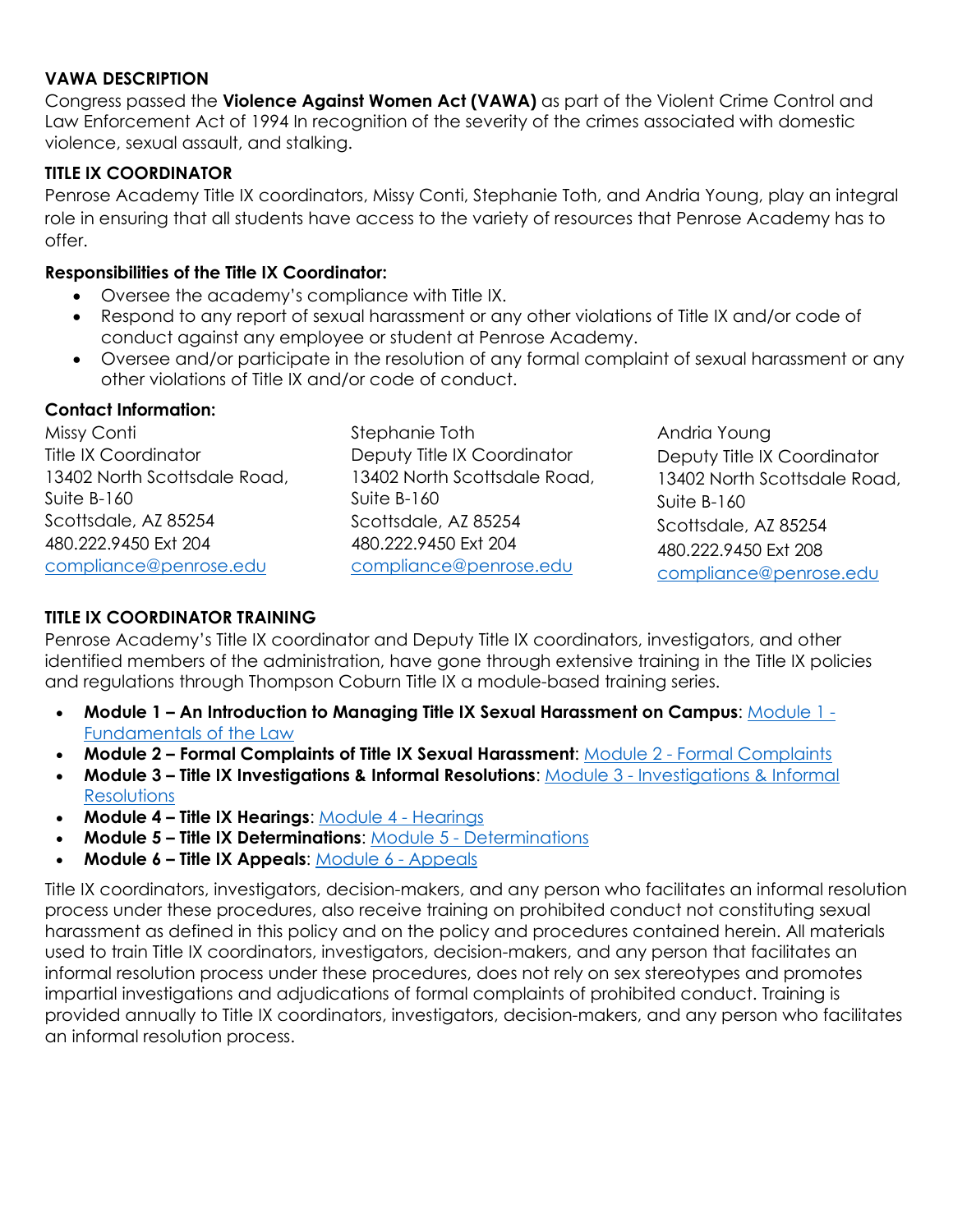#### **STUDENT AND EMPLOYEE PREVENTION**

Students and employees are required to take the 'Title IX Harassment, Discrimination, Sexual Misconduct, Sexual Harassment, Sexual Violence, Sexual Assault, Sexual Abuse Awareness and Prevention Training.' This training occurs during new hire orientations and new student orientations.

## **PROHIBITED CONDUCT**

Penrose Academy is committed to providing a safe and non-discriminatory learning and working environments for all members of the academy's community. Penrose Academy does not discriminate based on sex or gender in any of its education or employment programs and activities. Penrose Academy strictly prohibits harassment of any kind including sexual harassment, sexual or gender-based misconduct, sexual exploitation, retaliation, and involvement (prohibited conduct).

Sexual or other unlawful harassment or discrimination includes any verbal, physical, or visual conduct based on sex, race, age, national origin, disability, or any other legally protected basis if: submission to such conduct is made either explicitly or implicitly; a term or condition of an individual's education or employment; submission to or rejection of such conduct by an individual is used as a basis for decisions concerning that individual's education or employment; or it creates a hostile or offensive work environment, which means the alleged conduct is sufficiently serious to limit or deny a student's ability to participate or benefit from the student's education program. Unlawful harassment or discrimination may include racial epithets, slurs, derogatory remarks, stereotypes, jokes, posters or cartoons based on race, national origin, age, disability, marital status, or other legally protected categories. Sexual harassment is conduct based on sex, whether directed towards a person of the opposite or same sex, and may include explicit sexual propositions, sexual innuendo, suggestive comments, sexually oriented "kidding" or "teasing", practical jokes, jokes about or displays of obscene printed or visual material, questions about sexual fantasies, preferences or history, and physical contact such as patting, pinching, or intentionally brushing against another person's body. Gender-based harassment, including acts of verbal, nonverbal or physical aggression, intimidation, or hostility based on sex or sex-stereotyping, are strictly prohibited, even if those acts do not involve conduct of a sexual nature.

These forms of prohibited conduct undermine the character and purpose of the academy and will not be tolerated. Penrose Academy will take prompt and equitable action to eliminate prohibited conduct, prevent its recurrence, and remedy its effects.

## **Sexual harassment means conduct on the basis of sex that satisfies one or more of the following:**

- 1. An employee of the academy conditioning the provision of an aid, benefit, or service of the recipient on an individual's participation in unwelcome sexual conduct. 'Quid Pro Quo'.
- 2. Unwelcome conduct determined by a reasonable person to be so severe, pervasive, and objectively offensive that it effectively denies a person equal access to the academy's education program or activity; or "sexual assault," "dating violence," "domestic violence," or "stalking" as defined for VAWA purposes.
- 3. Sexual assault, dating violence, domestic violence, or stalking as defined by federal statutes known as the Clery Act and the Violence Against Women Act (VAWA).
- 4. Sexual harassment under Title IX includes harassment based on sexual orientation and gender identity.

Penrose Academy's Title IX policy applies to all persons involved in the operation of the academy and prohibits unlawful harassment by any employees of the academy, students, customers, vendors, or anyone who does business with the academy. Any employee, student, or contract worker who violates this policy will be subject to disciplinary action. To the extent, a customer, vendor, or other person with whom Penrose Academy does business, engages in unlawful harassment or discrimination, Penrose Academy will take appropriate corrective action.

This policy shall be disseminated to the school community through publications, the Penrose Academy website, new employee orientations, student orientations, and other appropriate channels of communication. The academy will respond quickly to all reports and will take appropriate action to prevent, to correct, and if necessary, to discipline behavior that violates this policy. Additional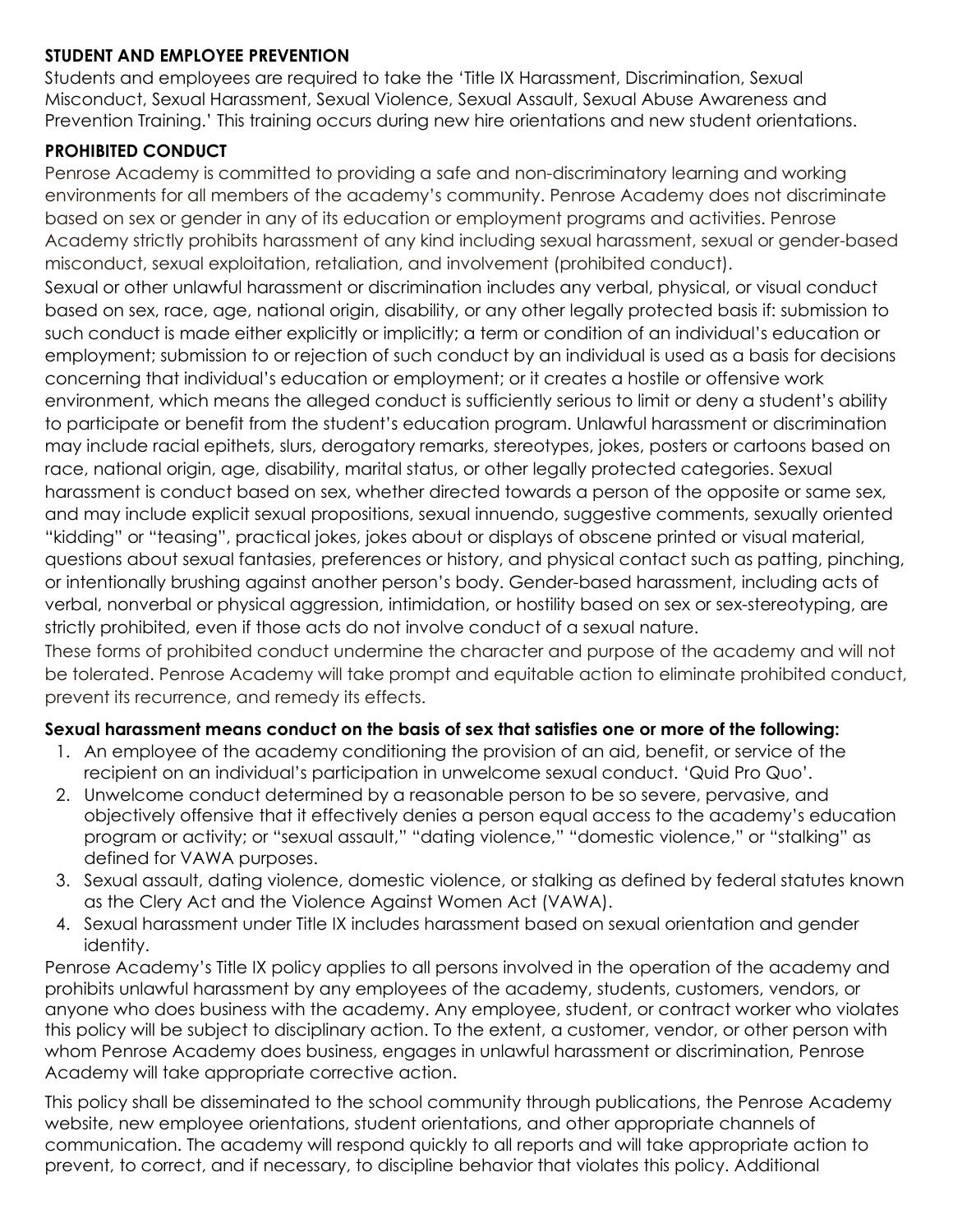information can be found on the Office of Civil Rights website at [www.HHS.gov](https://www.hhs.gov/) or call Toll Free: (877)969.6775.

## **RESPONSE TO SEXUAL HARASSMENT**

A recipient with actual knowledge of sexual harassment in an education program or activity of the academy, against a person in the United States, must respond promptly in a manner that is not deliberately indifferent. A recipient is deliberately indifferent only if its response to sexual harassment is clearly unreasonable considering the known circumstances. Educational program or activity includes locations, events, or circumstances over which the academy exercised substantial control over both the respondent and the context in which the sexual harassment occurs, and includes any building owned or controlled by a student organization that is officially recognized by a postsecondary institution. The academy will treat complainants and respondents equitably. The Title IX coordinator must promptly contact the complainant to discuss the availability of supportive measures, consider the complainant's wishes with respect to supportive measures, inform the complainant of the availability of supportive measures with or without the filing of a formal complaint, and explain to the complainant the process for filing a formal complaint.

## **DEFINITIONS**

**Quid Pro Quo Harassment** is defined as instances where a school employee conditions educational benefits on participation in unwelcome sexual conduct.

**Sexual Misconduct** is defined as sexual assault, sexual harassment, sexual intimidation, dating violence/domestic violence, sexual exploitation, and stalking.

**Sexual Harassment** is defined as unwelcome conduct of a sexual nature. It includes quid pro quo, unwelcome sexual advances, requests for sexual favors and other verbal, nonverbal, or physical conduct of a sexual nature. Other unwelcome conduct so severe or pervasive that interferes or creates a hostile environment. Sexual harassment is conduct that explicitly or implicitly affects a person's employment or education, interferes with a person's work or educational performance, or creates an environment such that a reasonable person would find the conduct intimidating, hostile, or offensive. Such behavior only has to happen once to violate the policy. Less severe behaviors violate the policy when they are pervasive or happen repeatedly, such as sexual comments or request for dates after the person has already said no.

**Sexual Intimidation** is defined as threatening or coercive behavior of a sexual nature such as exposing oneself and/or sexual extortion.

**Sexual Exploitation** is defined as taking sexual advantage of someone without their consent, such as prostituting someone and/or sharing images.

**Sexual Violence** is defined as physical sexual acts engaged in without the consent of the other person or when the other person is unable to consent to the activity. Sexual violence includes sexual assault, rape, battery, and sexual coercion; domestic violence, dating violence, and stalking.

**Domestic Violence** is defined as abuse committed against an adult or a minor who is a spouse or former spouse, cohabitant or former cohabitant, or someone with whom the abuser has a child, has an existing dating or engagement relationship, or has had a former dating or engagement relationship.

**Dating Violence** is defined as abuse committed by a person who is or has been in a social relationship of a romantic or intimate nature with the victim.

**Sexual Assault** occurs when a physical sexual activity is engaged in without the consent of the other person or when the other person is unable to consent to the activity. The activity or conduct may include physical force, violence, threat, intimidation, ignoring the objections of the other person, causing the other person's intoxication or incapacitation through the use of drugs or alcohol, and taking advantage of the other person's incapacitation (including voluntary intoxication).

**Stalking** is a course of conduct directed at a specific person that would cause a reasonable person to fear for the person's safety or the safety of others or suffer substantial emotional distress. Such conduct includes physical contact, verbal contact, electronic contact, following someone, and/or sending unwanted social-media posts.

**Consent** is a mutual agreement to engage in an activity. Mutual engagements are informed, voluntary, and revocable. Consent is an affirmative, unambiguous, and conscious decision by each participant to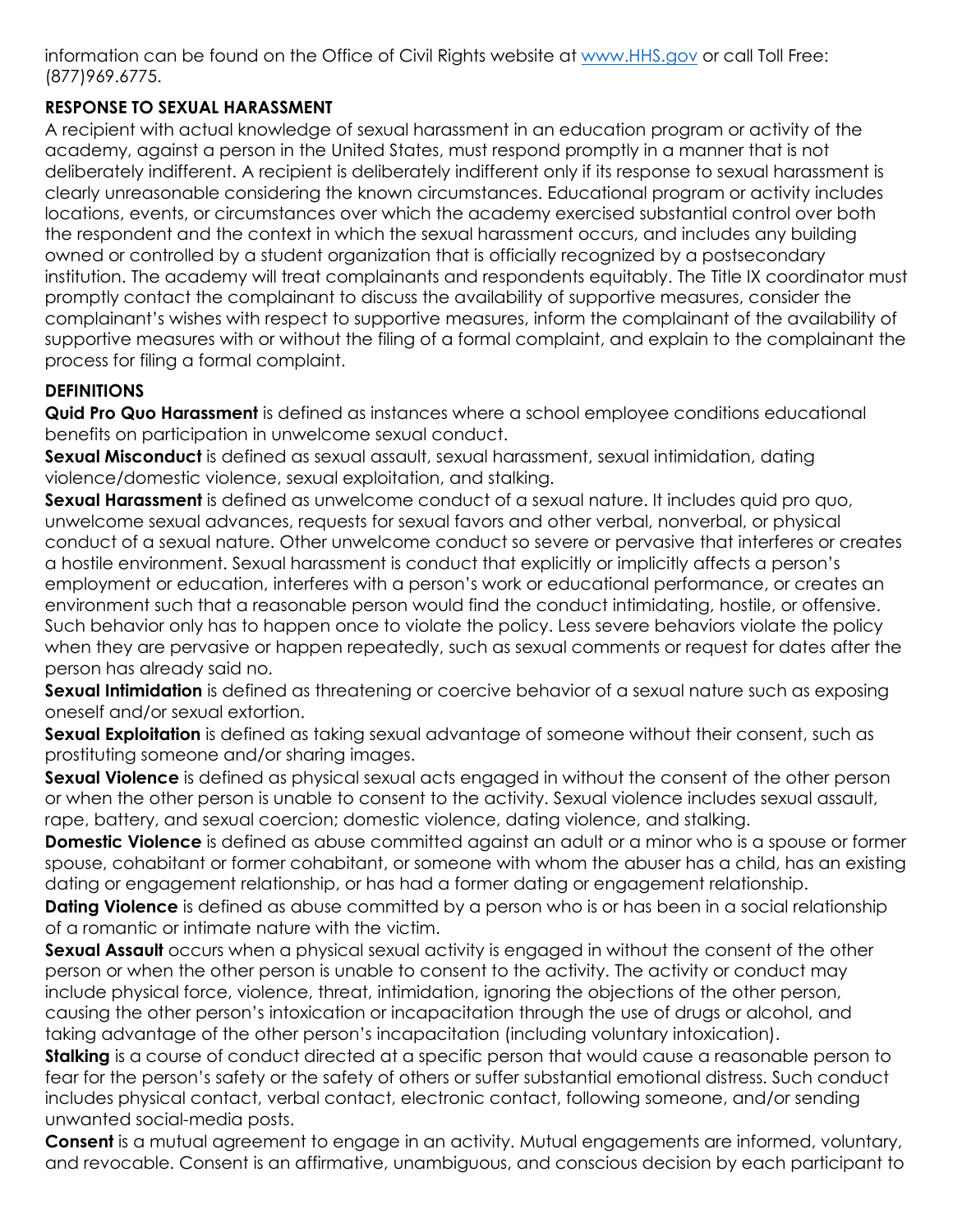engage in mutually agreed-upon sexual activity. It must be given without coercion, force, threats, or intimidation. Consent must be ongoing throughout a sexual encounter and can be revoked at any time. Once consent is withdrawn, the sexual activity must stop immediately.

**Incapacitation** is when a person is incapable of giving consent, such as sleep, unconsciousness, intoxication, disabilities, or injuries.

## **GRIEVANCE POLICY AND PROCESS**

Notify a Title IX coordinator as soon as possible after the incident. Reports of sexual harassment may be verbal or written and may be received at any time.

## **FORMAL COMPLAINT**

**Formal Complaint** means a document filed by a complainant and/or signed by the Title IX coordinator alleging sexual harassment or other violations of the academy's Title IX policy, against a respondent and requesting that the academy investigates the allegation of sexual harassment and do not allow an inappropriate situation to continue, regardless of who is creating the situation. No employee, contract worker, student, vendor, or other person who does business with Penrose Academy is exempt from the prohibitions in this policy.

Faculty/Staff will refer all harassment complaints to the Title IX coordinator for student-related complaints and complaints involving an employee. To facilitate the investigation, a student complaint should include details of the incident or incidents, names of the individuals involved and names of any witnesses. Please contact the Student Services Department and/or the Title IX coordinator for an Incident Report.

The Title IX coordinator can assist students in completion of this report and/or notifying the appropriate authorities, if necessary and requested by the alleged victim. Penrose Academy ensures that the employee designated to serve as Title IX coordinator has adequate training on what constitutes sexual harassment, including sexual violence, and that students understand how Penrose Academy's complaint procedures operate.

**Complainant** means an individual who is alleged to be the victim of conduct that could constitute sexual harassment or other violations of the academy's Title IX policy. At the time of filing a formal complaint, a complainant must be participating in or attempting to participate in the education program or activity of the academy with which the formal complaint is filed.

**Respondent** means an individual who has been reported to be the perpetrator of conduct that could constitute sexual harassment or other violations of the academy's Title IX policy. Respondents are always presumed innocent; or, more technically, not responsible for sexual harassment. Respondents may not be sanctioned unless and until an investigation is completed and a final decision rendered.

## **Advisors**

Complainants and respondents may have an advisor. Title IX advisors may be a Penrose Academy faculty or staff member, another Penrose Academy student, a friend, a parent, an attorney, or any other person of the student's choosing. The student must notify The Title IX coordinator two working days in advance of conduct meetings or hearings if being accompanied by an advisor. Advisors may:

- Accompany you in any conduct proceedings.
- Advise you in the preparation and presentation of sharing of information.
- Advise you in the preparation of any appeals or sanction reviews.

During any conduct proceedings, complainants and/or respondents are expected to ask and respond to questions on their own. Advisors may advise but may not make a presentation or represent you. Advisors may consult with you but may not speak on your behalf. Delays in conduct process will not normally be allowed due to scheduling conflicts with advisors. Advisors may not be disruptive to the process.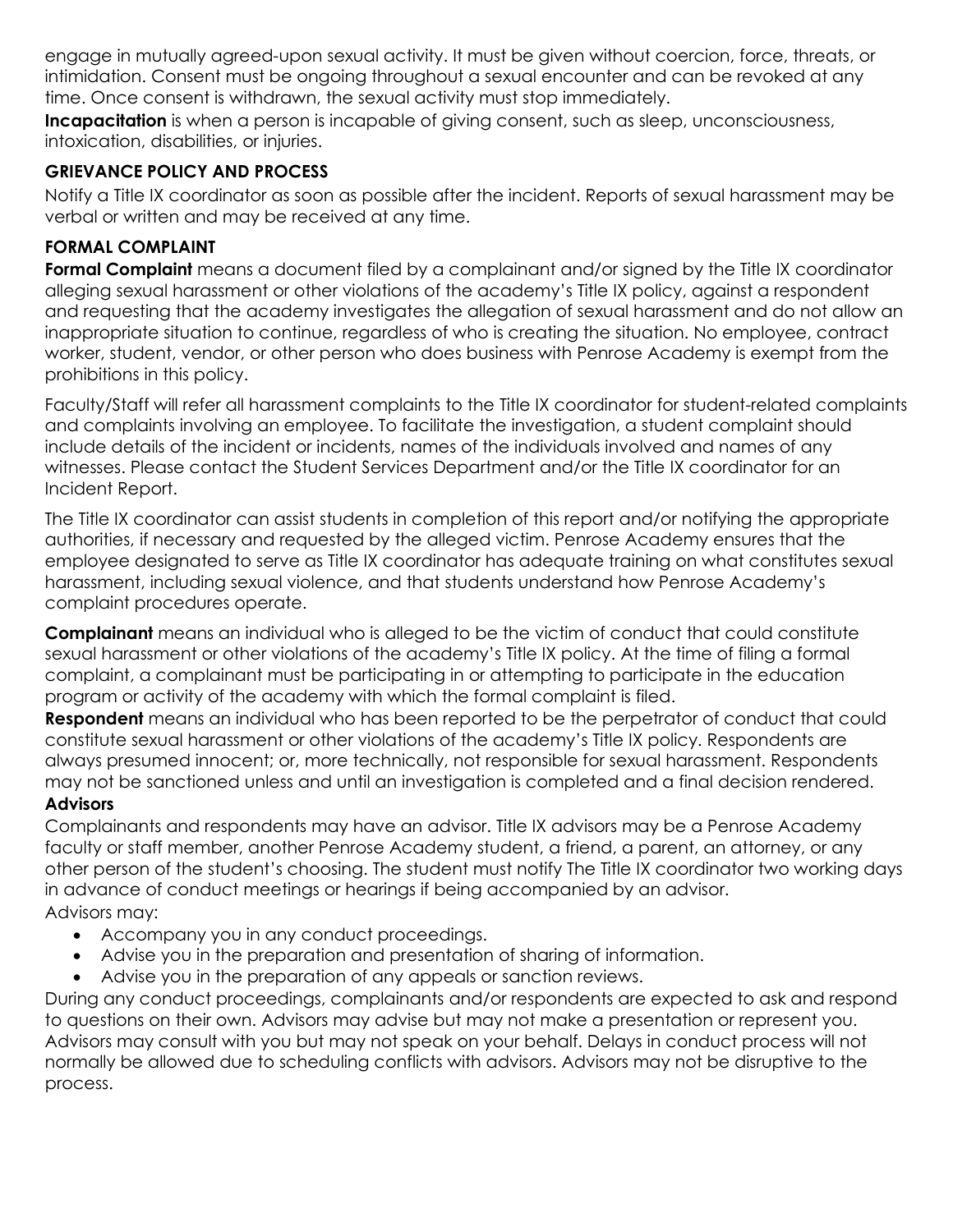#### **Upon receiving a complainant, the Title IX coordinator will:**

- Contact the complainant as soon as practicable.
- Notify complainant of his/her/their right to file a formal complaint and the grievance process.
- Discuss and implement supportive measures. Title IX coordinator will consider supportive measures but is not bound by complainant's wishes.

## **DIMISSAL OF FORMAL COMPLAINT**

The Title IX coordinator will dismiss a formal complaint if:

- The allegations do not establish sexual harassment even if they are true.
- The allegations did not occur in connection with Penrose Academy's programs or services.
- The allegations did not occur in the United States.

The Title IX coordinator may dismiss a formal complaint if:

- The respondent's employment with or enrollment at Penrose Academy ends.
- Specific circumstances prevent the academy from gathering sufficient relevant evidence to reach a final decision (e.g., passage of time, unavailability of witnesses or other information).

The Title IX coordinator will document basis for the dismissal of any formal complaint.

## **DISABLED STUDENTS**

A disabled student's status as a respondent does not waive or otherwise affect his/her/their protections under the IDEA, the ADA, or Section 504. Generally subject to statutory exceptions, an IDEA or Section 504-eligible student may not be disciplined for misconduct that is a manifestation of his/her/their disability.

## **RETALIATION PROHIBITED**

Penrose Academy or other person may not intimidate, threaten, coerce, or discriminate against any individual for the purpose of interfering with any right or privilege secured by Title IX or because the individual has made a report or complaint, testified, assisted, or participated or refused to participate in any manner in a Title IX investigation, proceeding, or hearing. Except as otherwise noted in the regulations, Penrose Academy will keep confidential the identity of any individual who has made a report or complaint of sex discrimination, including any complainant, any individual who has been reported to be the perpetrator of sex discrimination, any respondent, and any witness. Charging an individual with a code of conduct violation for making a materially false statement in bad faith during a grievance proceeding does not constitute retaliation, provided, however, that a determination regarding responsibility, alone, is not sufficient to conclude that any party made a materially false statement in bad faith.

## **TEMPORARY REMOVAL**

The academy may remove a respondent from the education program or activity on an emergency basis, provided that the academy undertakes an individualized safety and risk analysis, determines that an immediate threat to the physical health or safety of any student or other individual arising from the allegations of sexual harassment justifies removal, and provides the respondent with notice and an opportunity to challenge the decision immediately following the removal.

## **Administrative Leave**

A non-student employee respondent may be placed on temporary administrative leave during the pendency of a grievance process.

## **SUPPORTTIVE MEASURES**

Title IX was enacted to prevent sex discrimination and harassment from adversely affecting access to educational opportunities.

- Supportive measures to restore or ensure continued access to educational opportunities are provided to the complainant.
- Supportive measures provided to the complainant will not be punitive or unreasonably burdening to the respondent.
- Non-exclusive examples of supportive measures include no-contact orders, counseling, course modifications, schedule changes, transfers, increased security, and monitoring.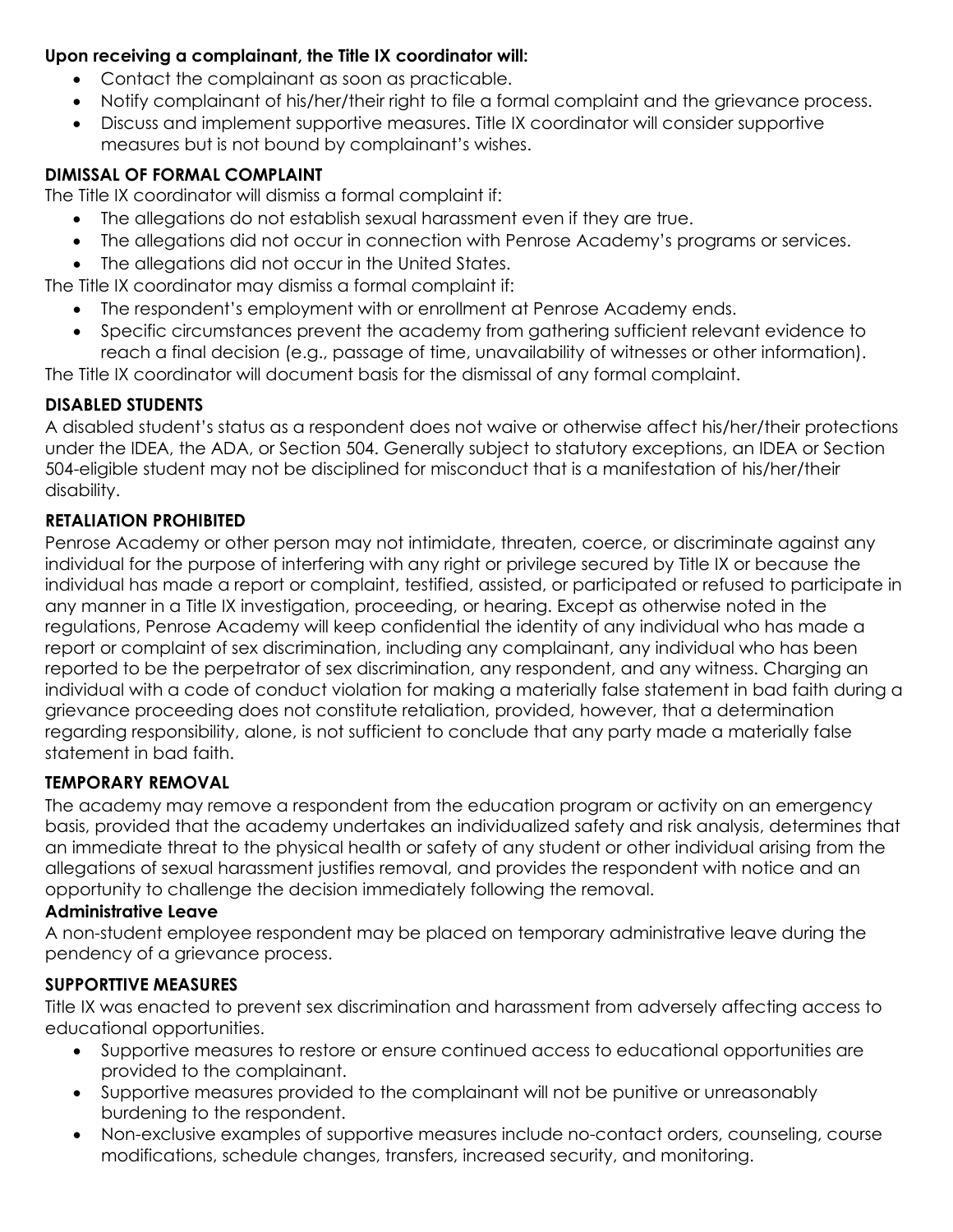The Title IX coordinator will consider, but is not bound by, complainant's wishes.

## **NOTICE OF ALLEGATIONS UPON RECEIPT OF FORMAL COMPLANT**

The Title IX coordinator will notify complainant and respondent, in writing, when a formal complaint is filed. Supplemental notice will be provided if new allegations arise during the investigation.

## **Notice to the respondent include**:

- A statement of the allegations in sufficient detail to permit respondent to prepare a response.
- A statement respondent is presumed not responsible until a final decision is rendered.
- The parties right to inspect the formal complaint and all relevant evidence.
- The parties right to be represented by an advisor, who may be an attorney.
- Declaration of Student Code of Conduct prohibiting false statements or representations.
- Sufficient details with sufficient time to prepare a response before any initial interview.
- A statement that the respondent is presumed not responsible and that a determination regarding responsibility is made at the conclusion of the grievance process.
- Notice must inform the parties that they may have an advisor of their choice, who may be, but is not required to be, an attorney, and may inspect and review evidence.
- Notice must inform the parties of any provision in the academy's code of conduct that prohibits knowingly making false statements or knowingly submitting false information during the grievance process.

## **PROCEDURE FOR THE INVESTIGATION OF COMPLAINTS**

The Title IX coordinator or designee may serve as the investigator. Investigators will maintain the presumption of innocence, until the investigation is completed.

In response to all complaints, Penrose Academy ensures prompt and equitable resolution through a reliable and impartial investigation of complaints, including the opportunity for both parties to present witnesses, written responses, and other evidence. The time necessary to investigate will vary based on complexity but will generally be completed within sixty (60) days of receipt of the complaint.

## **Investigation procedural steps:**

- Appoint an investigator
- Pre-Investigation gathering of evidence
- Witness interviews
- Delivery of relevant evidence and written responses
- Investigation report
- Questions and answers period
- Findings of facts and credibility determinations

## **INVESTIGATION OF COMPLAINTS**

During the investigation, the academy will provide interim measures, as necessary, to protect the safety and wellbeing of employees/students involved. Reasonable academic accommodations will be provided during and after the alleged Title IX or VAWA offense. If the academy determines that unlawful harassment or sexual violence has occurred, immediate appropriate corrective action will be taken in accordance with the circumstances involved and the academy will take steps to prevent the recurrence of any harassment or discrimination. Any employee or student determined by the academy to be responsible for unlawful harassment or discrimination will be subject to appropriate disciplinary action, up to and including termination. To initiate a criminal investigation, reports of sexual violence should be made to "911" or local law enforcement. The criminal process is separate from the academy's disciplinary process. To the extent that an employee or contract worker is not satisfied with the academy's handling of a harassment or discrimination complaint, he/she/they may also contact the appropriate state or federal enforcement agency for legal relief.

## **CONFIDENTIALLITY**

Penrose Academy shall maintain confidentiality for all parties to the extent possible; absolute confidentiality cannot be guaranteed. In cases where a student/staff member does not give consent for an investigation, Penrose Academy will weigh the student/staff member's request for confidentiality against the impact on the academy to safely determine whether an investigation must proceed.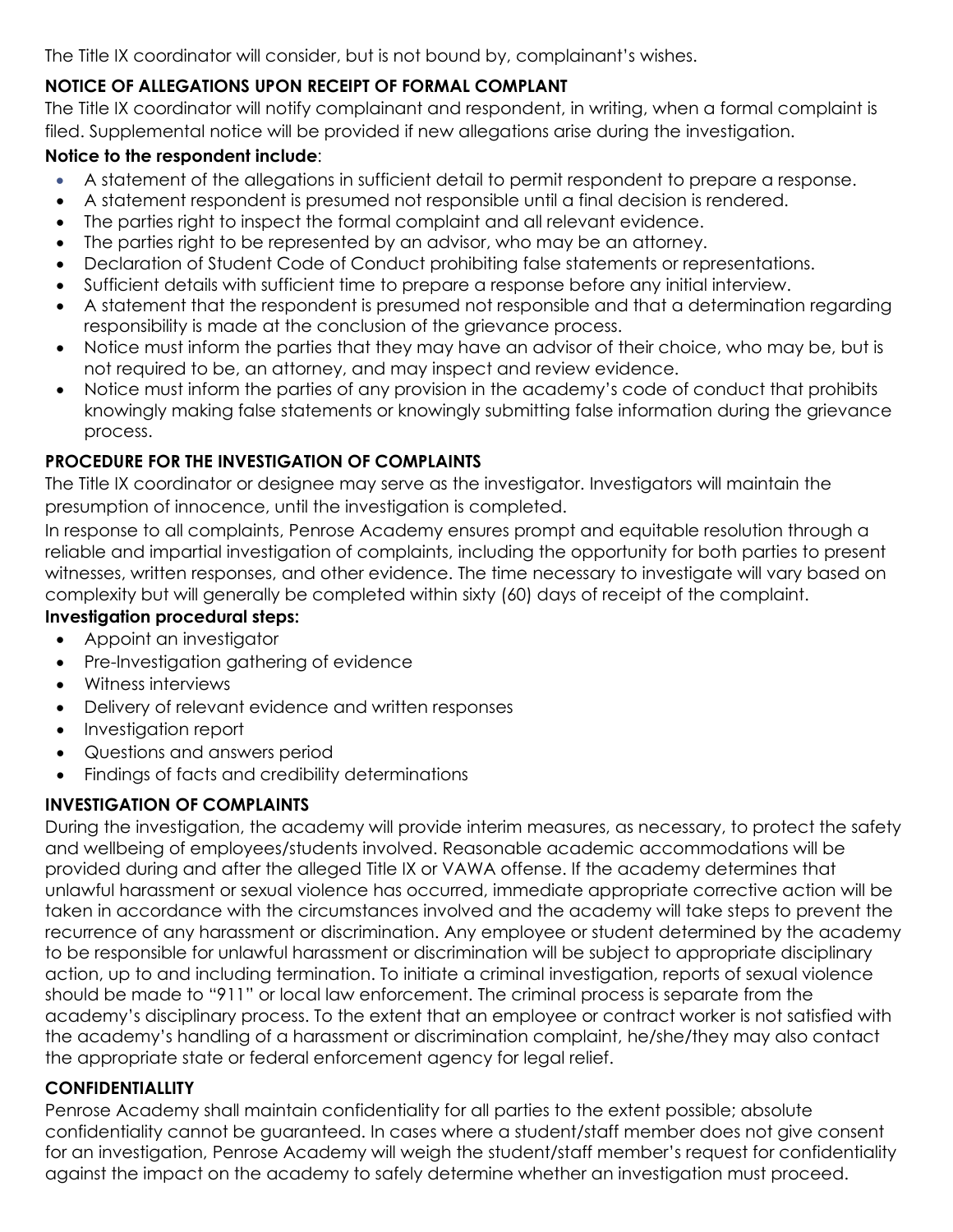Complainants should be aware that, in a formal investigation, due process requires that the identity of the charging party and the substance of the complaint be revealed to the person charged with the alleged harassment.

## **INTERVIEWS AND INFORMATION GATHERING**

## **Interviewing complainant and respondent**

- Complainant and respondent will be interviewed in every case.
- The interview will be preceded by written notice that gives the parties adequate time to prepare for the interview, and identifies the date, time, and place of the interview.
- Both parties and their advisors may attend the interview.
- Direct exchanges between the parties and advisors are prohibited.
- The investigator will create a written summary of the interviews as soon as practicable.

#### **Interviewing witnesses**

All identified eyewitnesses will be interviewed. Questioning will cover the allegations, relationship to parties, and the identification of other witnesses and information of which the parties may not be aware. Investigators will create a summary of the interview as soon as practicable.

## **GATHERING OF INFORMATION**

#### **Relevant Evidence**

Title IX does not assume investigators will apply the rules of evidence like lawyers in a trial. Investigators will consider information relevant, if it makes the existence of an allegation, or a response to an allegation, more or less likely.

## **Rape-Shield**

A rape shield law is a law that limits the ability to introduce evidence or cross-examine rape complainants about their past sexual behaviors. Information about the sexual behavior of proclivities of complainants is not relevant, by definition, unless it is about complainant's sexual behavior with the respondent to prove consent.

#### **Privileged Information**

The investigator will not seek, access, or rely on privileged information without a party's written consent.

## **When investigating a formal complaint, the academy will:**

- Ensure that the burden of proof and the burden of gathering evidence sufficient to reach a determination regarding responsibility rest on the academy and not on the parties.
- Provide an equal opportunity for the parties to present witnesses, including fact and expert witnesses, and other inculpatory and exculpatory evidence.
- Not restrict the ability of either party to discuss the allegations under investigation or to gather and present evidence.
- Provide the parties with the same opportunities to have others present during any grievance proceeding, including an advisor of their choice, relevant evidence.
- Provide, to a party whose participation is invited or expected, written notice of the date, time, location, participants, and purpose of all hearings, investigative interviews, or other meetings, with sufficient time for the party to prepare to participate.
- Provide both parties an equal opportunity to inspect and review any evidence obtained as part of the investigation that is directly related to the allegations raised in a formal complaint; and create an investigative report that fairly summarizes relevant evidence and, at least 10 days prior to a hearing or other time of determination regarding responsibility, send to each party and the party's advisor, if any, the investigative report, for their review and written response.

## **INVESTIGTIVE REPORT**

The investigative report is completed by the investigator within a sixty (60) day timeline. The Title IX coordinator may grant extension for good cause. The investigative report does not resolve credibility issues, but fairly summarizes the relevant evidence, and information that may bear on the decisionmaker's resolution of credibility issues. Credibility determination may be based on a variety of factors, such as, ability and capability to observe, consistency with other known facts, consistency over time, relationship to parties, and other.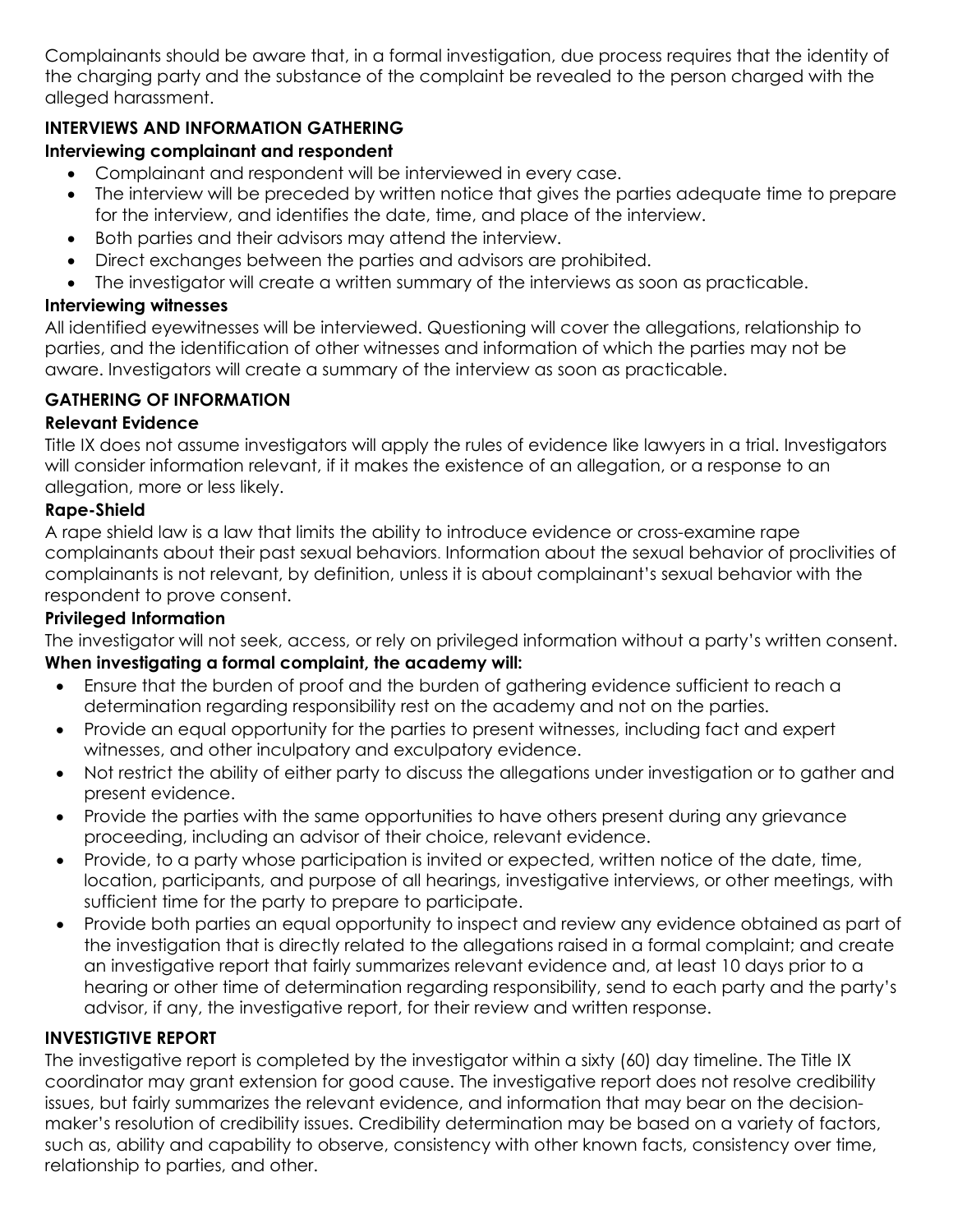## **The investigative report contains the following documents:**

- Cover letter
- Investigative report
- Witness summaries

## • Respondent summaries

- Complainant summaries
- Other relevant Information

## **DELIVERY OF INVESTIGATIVE REPORT**

The investigator will deliver the investigative report to the Title IX coordinator and to the parties simultaneously.

## **PARTIES QUESTIONS AND RESPONSES**

The parties, after receiving the investigative report, may submit written questions to the opposite party or witnesses and may, within the time frame permitted by the investigator, file a response. The investigator will submit written questions and provide responses to each party. If the investigator declines to submit a question, they must notify the party who submitted it with an explanation.

## **DETERMINATION REGARDING RESPONSIBILITY**

The decision-maker(s), who cannot be the same person(s) as the Title IX coordinator or the investigator(s), must issue a written determination regarding responsibility. The decision- maker reviews all the information collected during the investigation and issues a decision concluding the respondent is or is not responsible for violation of Title IX. The decision-maker may not make credibility determinations based on a person's status as a complainant or respondent.

The decision-maker's report will be delivered to the parties and the Title IX coordinator.

The Determination Report will be given to both parties simultaneously and will contain the following components:

- Complainant's allegations.
- A description of the procedural steps taken from the receipt of the formal complaint through the determination.
- Site visit, or other methods used to gather evidence.
- Findings of fact supporting the determination.
- Penrose Academy's Title IX and Student Code of Conduct Policies.
- A statement of and rationale for the result as to each allegation; including determinations of responsibility, disciplinary sanctions, whether complainant will be provided remedies to restore or preserve his/her/their equal access to the academy's education programs and activities.
- The procedure and basis for appeal.

## **STANDARD OF PROOF**

The standard of evidence may the preponderance of the evidence or clear and convincing evidence. Proof by a preponderance of the evidence means the evidence on one side of a question is more convincing than the evidence on the other side. This concept is distinguished from the quantity of the evidence. Clear and convincing evidence is a higher standard of proof. Evidence is clear and convincing if the evidence on one side of a question is highly and substantially more provable than the evidence on the other side.

## **The written determination will include:**

- 1. Identification of the allegations potentially constituting sexual harassment.
- 2. A description of the procedural steps taken from the receipt of the formal complaint through the determination.
- 3. Findings of fact supporting the determination.
- 4. Conclusions regarding the application of the academy's code of conduct to the facts.
- 5. A statement of, and rationale for, the result as to each allegation and the academy's procedures and permissible bases for the complainant and respondent to appeal.

The academy will provide the written determination to the parties simultaneously. The Title IX coordinator is responsible for effective implementation of any remedies.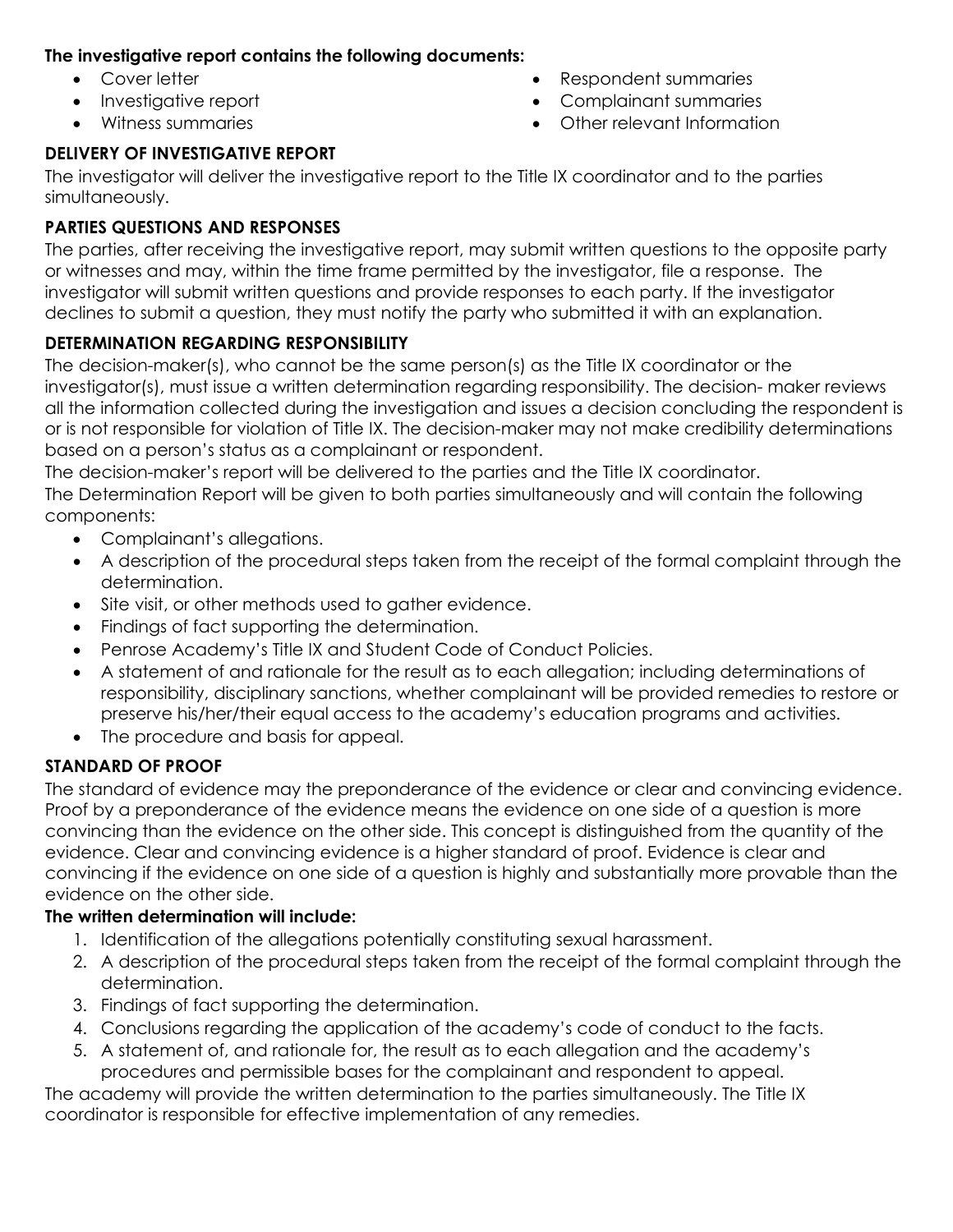## **APPEALS**

Penrose Academy will offer both parties an appeal from a determination regarding responsibility, and from a recipient's dismissal of a formal complaint or any allegations therein, on the following bases:

- 1. Procedural irregularity that affected the outcome of the matter.
- 2. New evidence that was not reasonably available at the time the determination regarding responsibility or dismissal was made, that could affect the outcome of the matter.
- 3. Bias or conflict of interest on the part of the investigator or decision-maker.

Both the complainant and the respondent have thirty (30) days from a determination to file an appeal.

## **Resolving Appeals**

Penrose Academy will assign an appellate officer to review the appeal and determine whether the appeal implicates one or more of the bases for appeal. If not, the appeal will be denied. If so, the appellate officer will review the entire record and decide whether to grant the appeal in whole or in part. The appellate officer can affirm or reverse the decision, in whole or in part, and if necessary, remand the decision to the investigator or decision-maker for further action. Appeal decisions are not final until the appeal process is over or the thirty-day time period for taking an appeal has passed with no appeal.

## **HEARINGS PROCEDURES FOR THE TITLE IX SEXUAL HARASSMENT AND RELATED CONDUCT POLICY**

These hearing procedures shall govern the hearing process for formal resolution of formal complaints of sexual harassment, as set forth in the academy's Title IX Sexual Harassment and Related Conduct Policy. The parties to each formal complaint have the right to a hearing at the conclusion of the academy's investigation in cases where the parties do not elect an alternative resolution and the formal complaint is not dismissed.

## **1. Pre-Hearing Steps**

## **A. Selection of Hearing Officer**

The hearing will be presided over by a hearing officer selected by the academy.

- The hearing officer will receive annual training regarding the academy's policies and procedures; the handling of Title IX cases; how to conduct a hearing; issues of relevance, including when questions and evidence about the complainant's sexual predisposition or prior sexual behavior are not relevant and how to serve impartially by, among other things, avoiding prejudgment of the facts at issue, conflicts of interest, and bias; and other relevant issues. The hearing officer will also be trained on any technology that might be used during a hearing.
- The hearing officer will be impartial and free from actual bias or conflict of interest. The Title IX coordinator will provide the parties the name of the hearing officer no later than five business days in advance of the hearing. Objections to the hearing officer must be raised in writing, detailing the rationale for the objections, and must be submitted to the Title IX coordinator as soon as possible and no later than two business days prior to the hearing. The Title IX coordinator will give the hearing officer a list of the names of al parties, witnesses, and advisors in advance of the hearing. The hearing officer will notify the Title IX coordinator of potential bias or conflict of interest.

## **B. Notice of Hearing**

The complainant and respondent will be notified in writing of the date, time, and location of the hearing; the charges to be reviewed by the hearing officer, including the date, time, location, and essential factual allegations concerning the violation; and the provisions of the policy alleged to have been violated. In general, the respondent and complainant will be provided the notice of hearing at least ten (10) business days prior to the date of the hearing.

#### **C. Witnesses**

The hearing officer will identify any witnesses that they wish to hear from at the hearing based on a review of the final investigative report. The complainant and respondent may each request the presence of any additional witnesses at the hearing, which will be determined based on relevance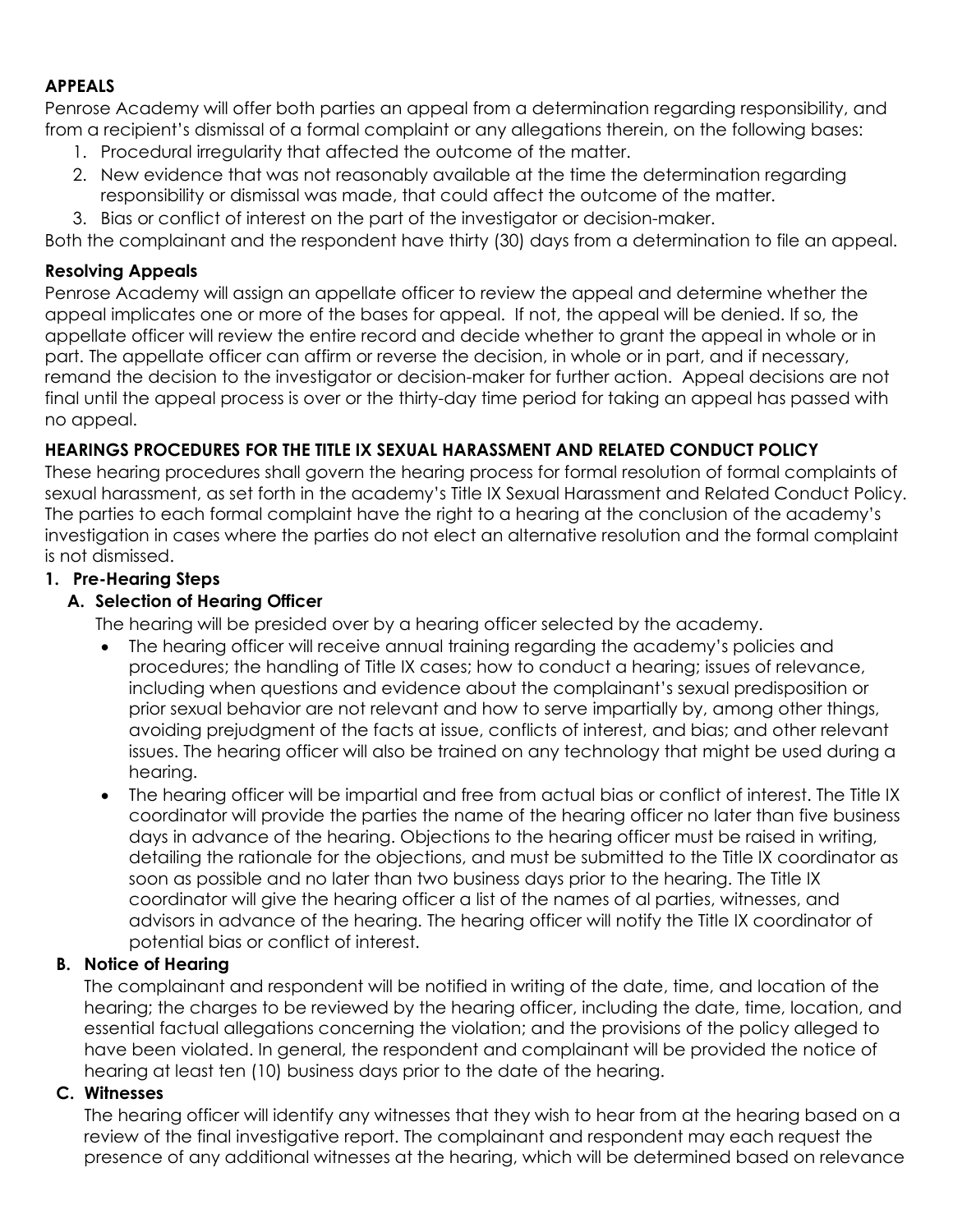by the hearing officer. The academy cannot compel the attendance of any witness. Typically, only witnesses who were identified and interviewed as part of the investigation may be called at the hearing. Under very limited circumstances, the complainant, respondent, or hearing officer may identify a witness with relevant information who has not previously been interviewed. In such a case, the hearing officer will determine whether the new witness' participation at the hearing is relevant and appropriate under the circumstances, and if so, may allow the witness to participate in the hearing or refer the matter to the investigator for additional investigation.

## **D. Identification of Hearing Advisor**

Parties may have one advisor for all matters leading up to a hearing and a different advisor for the hearing, but no more than one advisor per party may attend the hearing. Irrespective of whether a party plans to change advisors for the hearing or retain the same advisor, all parties must inform the Title IX coordinator at least two business days before the hearing who the party's advisor at the hearing will be, and whether that person is an attorney. If a party does not have an advisor for the hearing, the Title IX coordinator will appoint an advisor for the hearing, at no cost to the party, to ask cross-examination questions on behalf of the party.

## **E. Pre-Hearing Procedures**

The hearing officer and/or Title IX coordinator may establish additional pre-hearing procedures relating to issues such as scheduling, hearing procedures, structure, advance determination of the relevance of certain topics, and other procedural matters. The hearing officer will communicate with the parties prior to the hearing with respect to these issues and establish reasonable, equitable deadlines for party participation/input.

- The hearing officer may invite the parties to submit the questions or topics the parties wish to ask or discuss at the hearing, so that the hearing officer can rule on their relevance ahead of time. This advance review opportunity does not preclude advisors from asking a question for the first time at the hearing or from asking for a reconsideration based on any new information or testimony offered at the hearing.
- In advance of the hearing, the hearing officer will consider any argument by a party that evidence identified as relevant in the final investigative report is not, in the party's view, relevant. Similarly, evidence identified as directly related but not relevant by the investigator(s) may be argued to be relevant.
- The hearing officer may rule on these arguments pre-hearing and will share those rulings with the parties prior to the hearing to assist in preparation for the hearing. The hearing officer may consult with the Title IX coordinator in making these determinations prior to the hearing.

## • **Request to Postpone Hearing**

Permission to postpone a hearing may be granted provided that the request to do so is based on a compelling emergency and, where possible, such request is provided to the hearing officer and Title IX coordinator at least 48 hours prior to the time of the hearing.

## **2. Hearing**

## **A. Timing**

A hearing will be scheduled for a date at least 10 business days after the final investigative report is provided to the parties; typically, a hearing will be held within 15 business days from the date that the final investigative report was provided. This timeframe may be extended for good cause as provided for in the policy; if granted, the reason for the extension will be shared with the parties in writing.

## **B. Hearing Guidelines**

## • **Decorum**

The hearing officer has wide discretion over matters of decorum at the hearing, including the authority to excuse from the hearing process participants who are unwilling to observe rules of decorum. If a party's advisor does not abide by the academy's rules of decorum (including, but not limited to, those listed below), the advisor may be subject to removal and the academy will appoint a new advisor for a party for the remainder of the hearing.

• The parties and their advisors will always remain seated during the hearing, including during cross examination.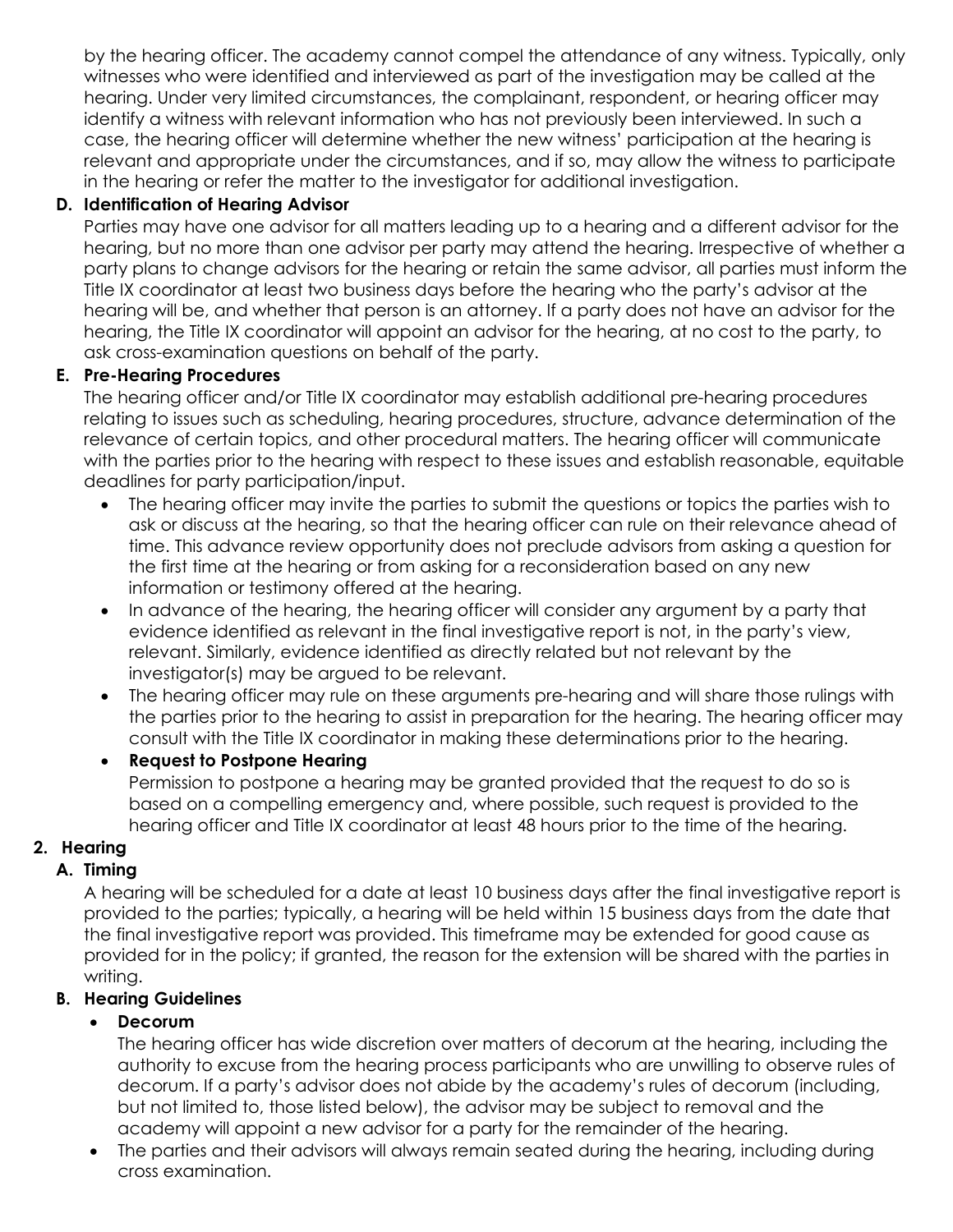- The following behaviors will not be tolerated during the hearing: yelling, verbal abuse, disruptive behavior, interrupting or talking over one another, name calling, or using profane or vulgar language (except where such language is relevant).
- Any participant in the hearing who is not currently involved in questioning should refrain from disrupting the hearing, making gestures, facial expressions, audible comments, or the like, as manifestations of approval or disapproval during any testimony.
- When cross-examining a party or witness, advisors shall not repeat, characterize, express an opinion about, editorialize, or otherwise state any response to the answer given by the party or witness except to ask a follow-up question to elicit relevant evidence.

#### **3. Advisors**

While the advisor may be present, the advisor may not speak or otherwise participate in the hearing except for purposes of conducting cross-examination, when directed to do so by the hearing officer. Other than cross-examination, the advisor may not address the hearing officer and must conduct themselves in a manner that is not disruptive to the hearing or meetings.

#### **4. Presence and Participation at Hearing**

- **A.** Complainant or respondent is not required to participate in person at the hearing for the hearing to proceed.
	- A complainant or respondent may request alternative testimony options that would not require physical proximity to the other party, including testifying via a remote electronic method. This request should be made no fewer than five business days prior to the hearing.
	- If despite being notified of the date, time, and location of the hearing, the respondent or complainant is not in attendance, the hearing will proceed. In doing so, the hearing officer will consider the available testimony and evidence. In the absence of clear evidence that emergency circumstances beyond the control of the complainant or respondent prevented such person from being present, the final determination of the hearing officer will stand.
	- If a party or witness elects not to participate in the live hearing or participates in the hearing but refuses to answer questions posed by a party through their advisor, the hearing officer will not rely on any statement of the non-participating party or witness in reaching a determination regarding responsibility. If a party or witness participates in the hearing and answers questions posed by a party through their advisor but refuses to answer questions posed by the hearing officer, the hearing officer can still rely on that party's or witness's statements when making their determination.
	- "Statements" or purposes of this section means factual assertions made by a party or witness that do not themselves constitute the alleged harassment. Statements might include factual assertions made during an interview or conversation, written by the individual making the assertions (including those found in a Formal Complaint), and memorialized in the writing of another (e.g., in an investigative report, police report, or medical record). Where evidence involves intertwined statements of both parties (e.g., a text message exchange or an email thread) and one-party refuses to participate in the hearing or submit to questioning about the evidence while the other does participate and answer questions, the statements of only the participating party may be relied on by the hearing officer.
	- If a party does not appear for the hearing, their advisor may still appear for the purpose of cross-examination of the other party and witnesses. If the non-participating party's selected advisor also does not appear for the hearing, the academy will appoint an advisor to participate in the hearing for the purpose of cross-examination of the other party on behalf of the non-participating party.

#### • **Hearing Format**

The hearing officer has wide discretion to designate the hearing format. Subject to the discretion of the hearing officer, hearings will ordinarily begin with introductory remarks by the hearing officer, followed by the hearing officer asking relevant initial questions of the parties as deemed appropriate by the hearing officer. During this portion of the hearing, an advisor may confer privately and in a non-disruptive manner with their advisee, but they are not allowed to make opening statements or otherwise address the hearing officer or anyone else present at the hearing. After the hearing officer has asked their initial questions of the parties, the hearing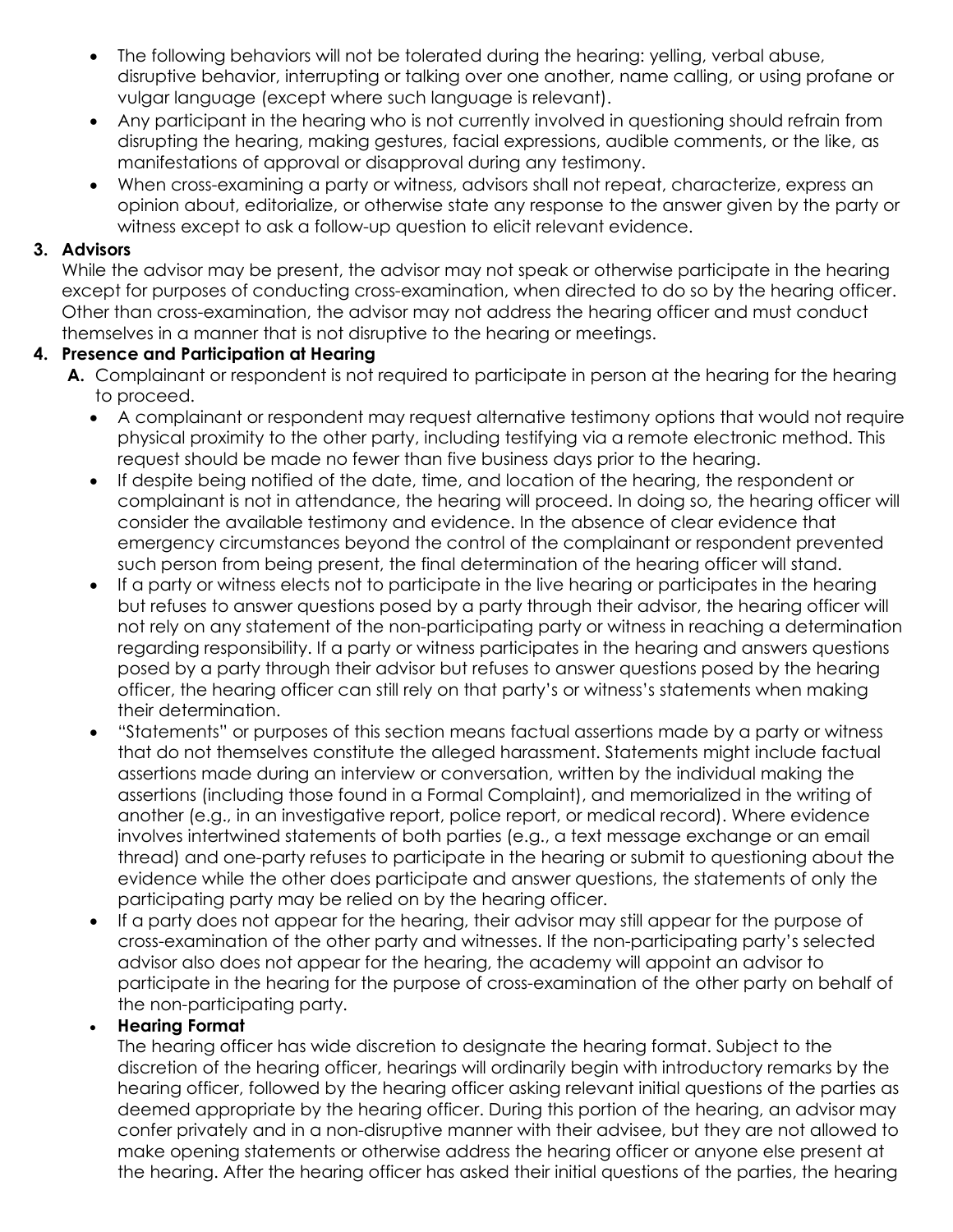officer will permit each party's advisor to ask the other party relevant questions and follow-up questions. The hearing officer may ask follow-up questions as necessary. Subject to the discretion of the hearing officer, questioning of witnesses will generally follow a similar process. Such cross-examination of the parties and witnesses by advisors will be conducted directly, orally, and in real time by the party's advisor of choice and never by the party personally.

## • **Questioning at the Hearing**

The parties' advisors, and not the parties themselves, will be permitted to ask the other party and any witnesses relevant questions and follow-up questions. The questioning will be conducted directly, orally, and in real time by the advisor. If a party does not have an advisor present at the hearing, the academy will provide, without fee or charge, an advisor of the academy's choice to conduct the cross-examination on behalf of that party.

## • **Relevance**

Only relevant cross-examination and other questions may be asked of a party or witness. Before a complainant, respondent, or witness answers a cross-examination or other question, the hearing officer will first determine whether the question is relevant and explain any decision to exclude a question as not relevant. Advisors are not permitted to object to the hearing officer's decisions regarding relevance during a hearing. In general, the hearing officer will not consider statements of personal opinion or statements as to any party's general reputation for any character trait as relevant.

## • **Prior Sexual History or Disposition**

Questions about the complainant's sexual predisposition or prior sexual behavior are not relevant, unless such questions are intended to elicit evidence that someone other than the respondent committed the conduct alleged by the complainant or concern specific instances of prior sexual behavior with the respondent and may be relevant to establish consent.

## **A. Hearing Record**

The hearing is closed to the public. The complainant and the respondent are each allowed to have one advisor of their choice present throughout the hearing process. The academy shall keep a transcript or audio recording of the hearing. Any other recording is prohibited. No camera, TV, or other equipment, including cellphones, will be permitted in the hearing room except as arranged by the academy. The parties may inspect and review the transcript or audio recording after it is completed.

## **5. Post-Hearing Process**

## **A. Determination Regarding Responsibility**

After the hearing, the hearing officer will make a finding by the preponderance of the evidence as to whether the respondent(s) violated the Policy and create the written notice of outcome as outlined below.

## **B. Disciplinary Authority**

If the hearing officer determines that the respondent is responsible for violating the policy, the hearing officer will refer the matter to the appropriate disciplinary authority who will determine the appropriate remedies and/or sanction(s) to be imposed.

- The disciplinary authority is typically the academy administrator with appointing or other authority over the respondent as follows:
- For student respondents, the disciplinary authority is the President or designee.
- For staff respondents, the disciplinary authority is the President or designee, who may consult with the respondent's direct supervisor.
- For a respondent who is both a student and employee, the disciplinary authority is the is the President, Owner and/or Chair, or a designee if the respondent's primary status is an enrolled student. Such a respondent may be subject to any of the sanctions applicable to students and employees.
- For faculty respondents, the disciplinary authority is the Director of Education or the President, who may consult with the Owner and/or Chair.
- **C.** In determining the appropriate sanction(s) and/or remedies, the disciplinary authority considers a number of factors, including:
	- o The nature of the conduct at issue.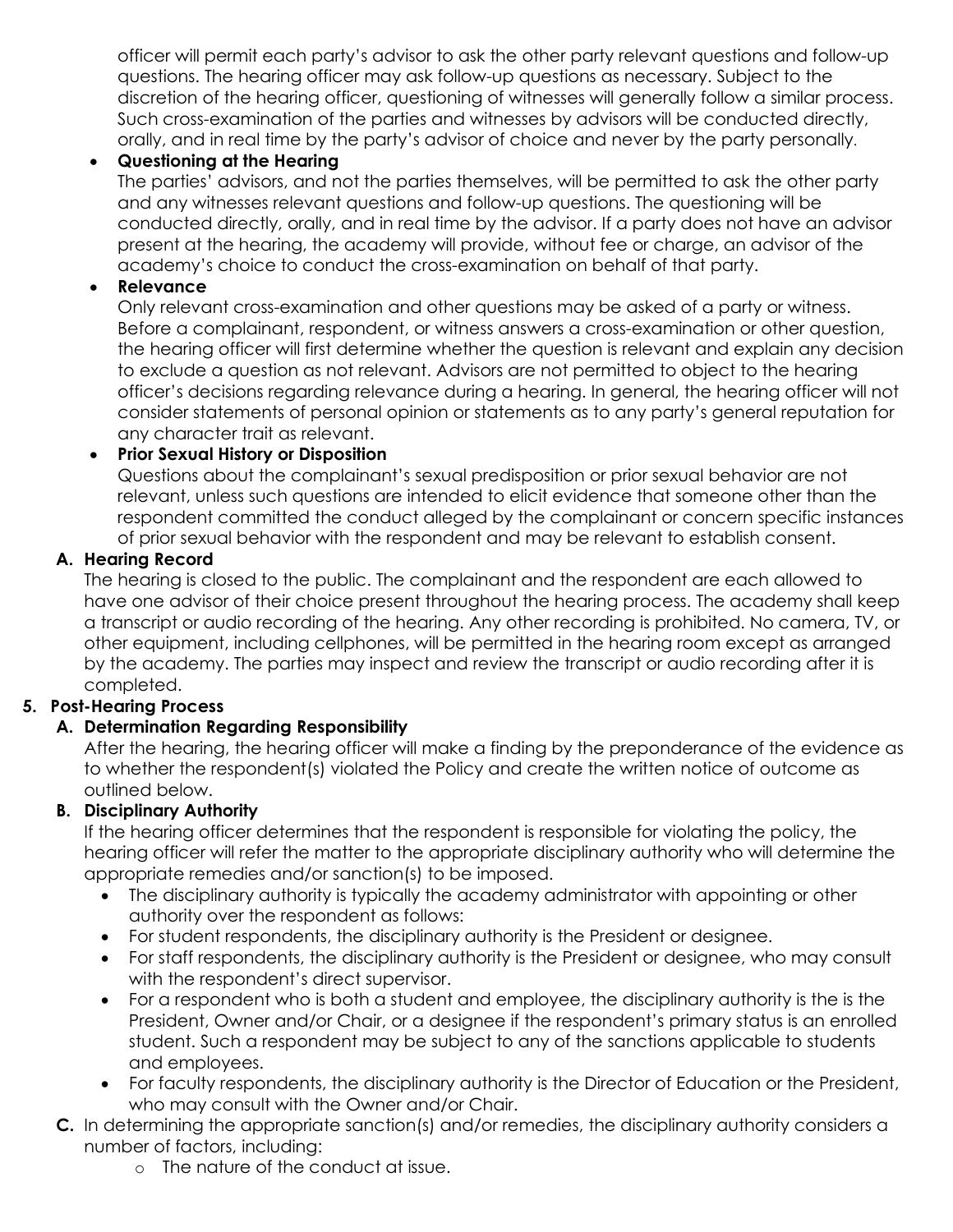- o The impact of the conduct on the complainant.
- o The impact on, or implications of the conduct for, the academy's community.
- o Prior misconduct by the respondent, including the respondent's relevant prior discipline history, both at the academy or elsewhere, and any criminal convictions, if such information is available and known.
- o Any expression of remorse or acceptance of responsibility by a respondent.
- o Maintenance of a safe and respectful environment conducive to learning.
- o Protection of the academy's community.
- o The necessity of any specific action to eliminate the Sexual Harassment, prevent its recurrence and remedy its effects on the complainant or other academy community members, and, any mitigating, aggravating, or compelling circumstances to reach a just and appropriate resolution in each case.
- The disciplinary authority will also consider restorative outcomes that, consider the safety of the academy's community, allow a respondent to develop insight about their responsibility for the behavior, learn about the impact of the behavior on the complainant and the community, and identify how to prevent or change the behavior. A combination of sanctions may be issued.
- The disciplinary authority will provide the hearing officer with a description of any disciplinary sanctions the academy imposes on the respondent, and whether remedies designed to restore or preserve equal access to the academy's education programs or activities will be provided by the academy to the complainant, as applicable.

## **A. Written Notice of Outcome**

After the hearing, the hearing officer will create a written notice of outcome that will include the following:

- **1.** Identification of the allegations potentially constituting sexual harassment.
- **2.** A description of the procedural steps taken from the receipt of the formal complaint through the determination, including any notifications to the parties, interviews with parties and witnesses, site visits, methods used to gather other evidence, and hearings held.
- **3.** Findings of facts supporting the determination.
- **4.** Conclusions regarding the application of this Policy to the facts.
- **5.** A statement of, and rationale for, the result as to each allegation, including a determination regarding responsibility.
- **6.** Description of any sanctions imposed on the respondent and whether remedies designed to restore or preserve equal access to the academy's education Programs or Activities will be provided to the complainant; and
- **7.** Information about the appeal process.
- **B.** Regardless of their participation in the Formal Resolution process, the Title IX coordinator will provide the complainant and respondent the written notice of outcome issued by the hearing officer simultaneously.
- **C.** Remedial measures and sanctions will not be imposed until any appeal process in the Policy is final.

## **INFORMAL RESOLUTION (IR)**

As an option to resolve a complaint of discrimination or harassment under Title IX, the parties may request to attempt Informal Resolution ("IR"). IR is a voluntary resolution process that may be pursued after the filing of a formal complaint that uses alternative dispute resolution mechanisms, such as mediation, facilitated dialogue, alternative resolution, or administrative resolution.

- Both complainant and respondent must agree to pursue IR, and this agreement must be voluntary, informed, and in writing.
- Neither complainant and respondent are required to engage in IR as a condition of enrollment or continuing enrollment or enjoyment of any other right.
- At any time prior to the completion of the IR process, the complainant and/or respondent may choose to withdraw from IR, and the complaint will/may be addressed through investigation and the formal resolution process per the applicable policy.
- IR is never available to resolve allegations that an employee sexually harassed a student.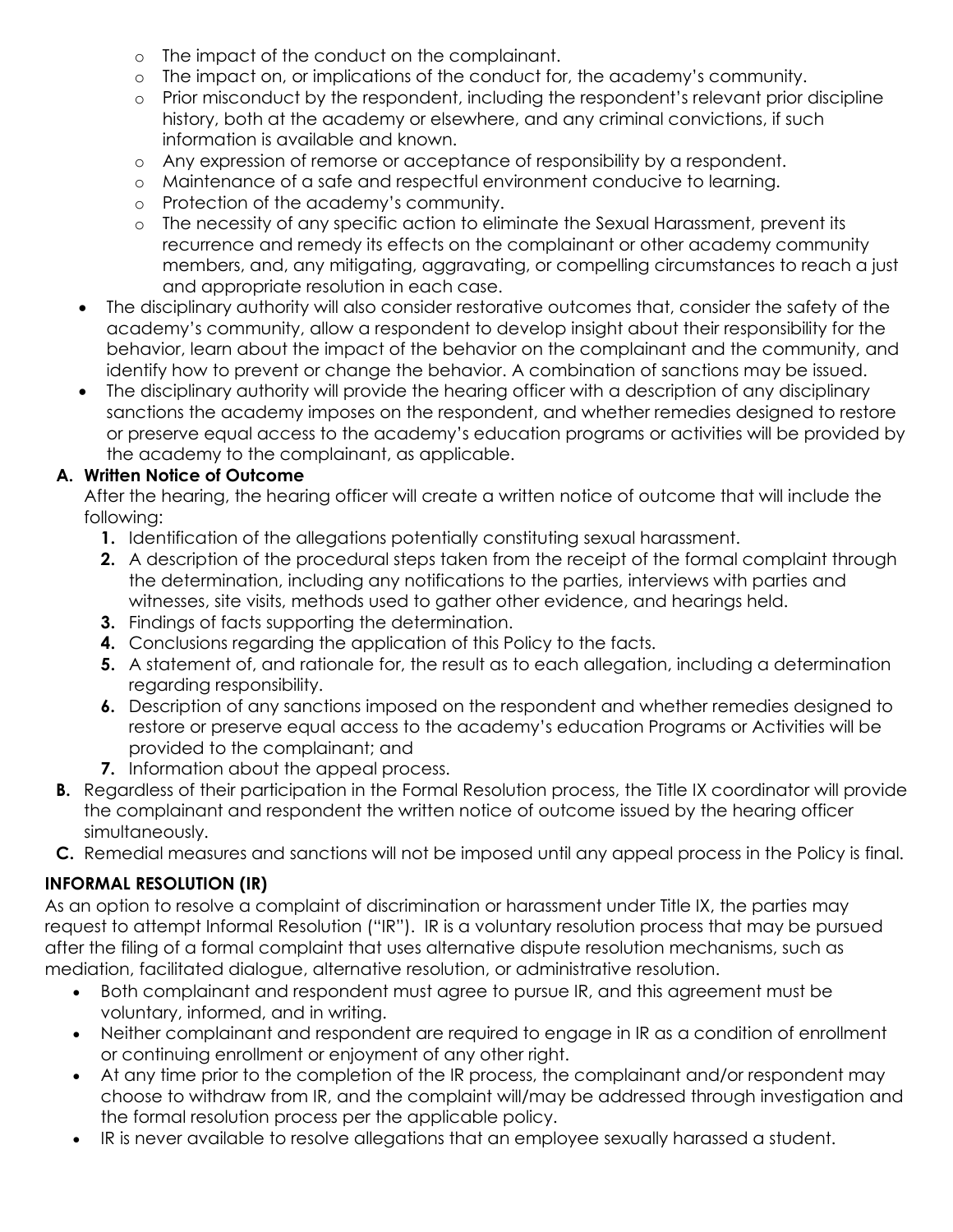- The complainant and/or respondent may have an advisor of their choice attend any meetings as part of the IR as a support person. The parties, however, are responsible for presenting their own information, and advisors are not permitted to cross-examine or question any party or to participate directly in the IR process.
- The content of discussions held as part of the IR process will be kept as confidential and cannot be introduced as evidence in any formal resolution process should IR be unsuccessful.

The decision by the complainant or respondent to participate, refuse to participate, or request to end IR and return to the investigation or resolve the complaint using the formal resolution process will not be a factor in any determination made by the decision-maker(s) as to whether a policy violation occurred. The complainant and/or respondent can obtain a request for IR application via PA app and/or receive a hard copy with the Title IX coordinator. Once a request has been received, the request will be shared to the other party, who may choose to move forward with IR or decline to do so. Both parties must consent to IR by submitting the online form prior to any attempts at IR.

Parties may attempt more than one form of IR. For example, if an attempt is made to participate in facilitated dialogue but the results are not satisfactory to both parties, the complainant or respondent may request a transition to formal mediation. If both parties agree, an attempt at formal mediation will be made.

Once IR has been finalized, the terms of the agreement are binding on both parties, and failure to abide by the terms of the resolution may be referred to the appropriate academy process for review and possible corrective action or sanction(s).

## **TYPES OF INFROMAL RESOLUTION**

## **Facilitated Dialogue**

This form of IR is most appropriate when both parties are comfortable with direct interaction and management of the discussion but prefer the presence of a neutral third party. The process typically begins with a brief conversation between the facilitator and each party to allow for an assessment of the situation. Once these conversations have occurred, the facilitator then schedules a meeting with the parties together. During this meeting, the complainant and respondent participate in a facilitated discussion with the purpose being to develop a shared agreement regarding how to correct the harm perceived or realized by the complainant. The complainant and respondent work together to develop an agreement that resolves the issue and repair relationships that were damaged by the conduct. The neutral facilitator acts as a buffer should emotions run high, or the parties need assistance in maintaining focus on the primary issue(s). The facilitator may suggest breaks or interject comments/questions designed to redirect dialogue in a productive manner.

## **Formal Mediation**

This form of IR is most appropriate when the parties are unlikely to reach a solution without support. Mediation involves a neutral mediator who seeks to improve the parties' relationship through assisting them in understanding one another, introducing possible solutions to the problem, and making suggestions for improved communication.

- Step 1: Mediator schedules private meetings with each party individually; guidelines for mediation will be presented to both parties.
- Step 2: Mediator assesses appropriateness of mediation as a conflict resolution technique, and if appropriate schedules a joint meeting with all parties.
- Step 3: Meeting is held to allow parties to share their views with one another without interruption, followed by an interactive mediator-guided discussion to determine a resolution, if possible.
- Step 4: If resolution is reached between the parties, each party will review and sign a binding resolution agreement, which will outline terms of the resolution and expectations of the parties moving forward.

## **ALTERNATIVE RESOLUTION**

Alternative options to facilitated dialogue and formal mediation include the following:

• **Shuttle Diplomacy**

The crafting of an agreement that does not require the complainant and respondent to participate in an in-person meeting with one another. A member of the Title IX team will work with the parties individually to create an agreement that satisfies both parties.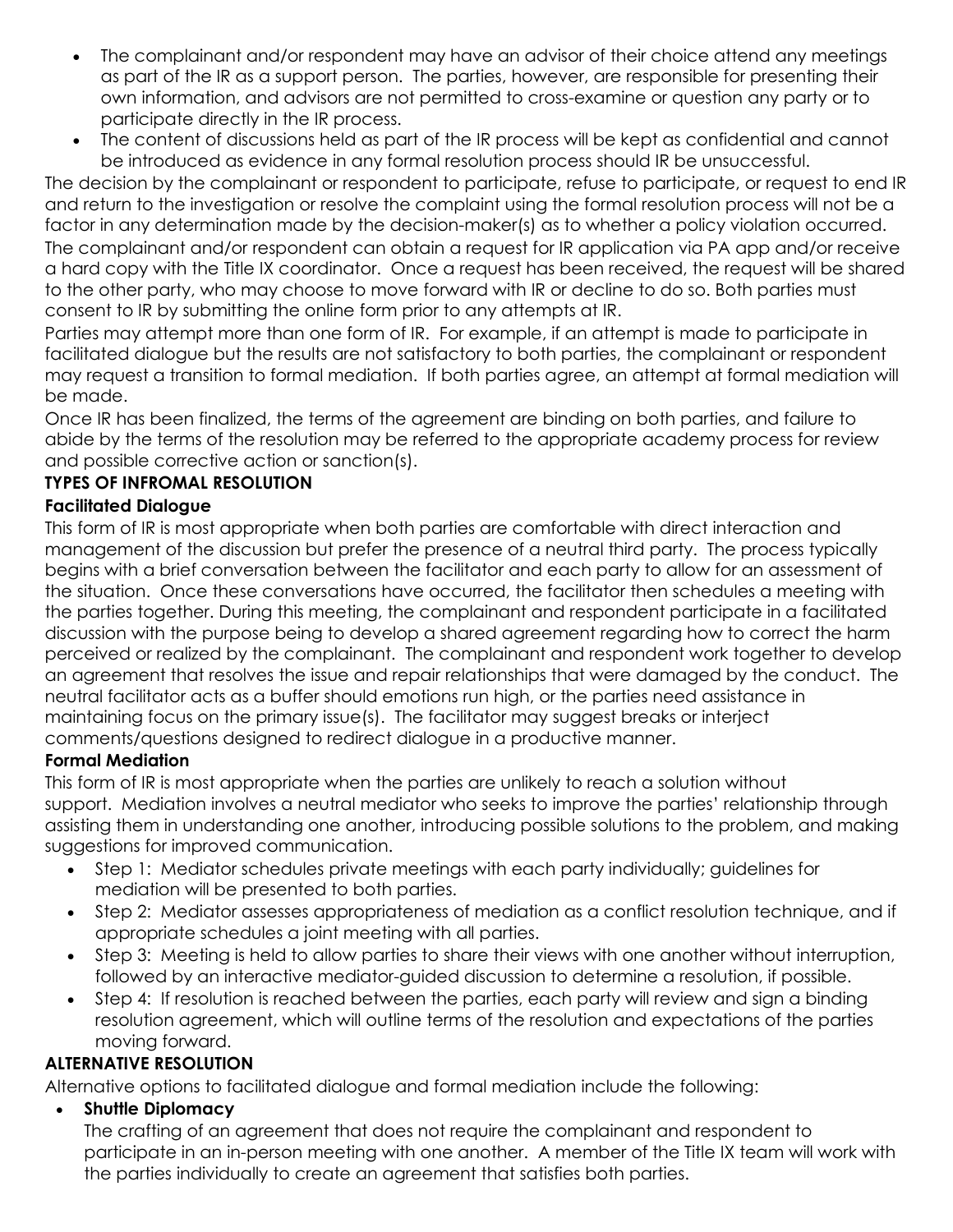## • **Acceptance of Responsibility**

The respondent can choose to take responsibility for the alleged policy violation(s). When this path is chosen, the Title IX coordinator and President work directly with the respondent to determine corrective action(s) and/or sanctions. Both complainant and respondent must agree to this form of IR, and the parties must also agree to the planned corrective action/sanctions prior to the conclusion of IR.

#### • **Voluntary Permanent Separation**

The respondent can choose to voluntarily separate from the academy. If this IR is accepted by the Title IX team, the respondent must sign a Voluntary Permanent Separation and General Release Agreement to terminate the complaint resolution process.

#### **ADMINISTRATIVE RESOLUTION**

In an administrative resolution, the decision-maker will meet separately with the complainant and respondent to discuss the allegations, both parties may have an advisor present for these meetings. The respondent and complainant may provide a list of questions for the decision-maker to ask the other party. If those questions are considered appropriate and relevant by the decision-maker, they may be asked on behalf of the requesting party; answers to such questions will be shared with the requesting party. The decision-maker will also consider the evidence provided by the investigator, including the investigative report and exhibits. Once the decision-maker has deliberated, they will make a determination as to whether the respondent has violated the academy's policy. Once issued, this determination is binding on both parties. Prior to this option being chosen by the complainant and respondent, both parties must acknowledge that by choosing to pursue an administrative resolution, they are waiving their rights to a formal resolution by a hearing panel unless they choose to end the IR process prior to the determination being issued by the decision-maker.

The decision maker's determination will be based on "preponderance" standard of evidence. Ultimately, a decision-maker is balancing probabilities, or determining whether it was more likely than not that the alleged conduct occurred. This standard of evidence is known as a "preponderance" and only requires that one party is able to support their position with evidence credible testimony "a feather" more than the other. A way to think about the preponderance standard is to picture two people are holding shopping bags that equal in weight, and this would be like each party's supporting evidence and testimony being contained separately in one of the bags. At this point, the parties are balanced at a 50/50 probability. Then, as part of the meeting with the decisionmaker, questions are asked that were submitted by the other party. The information provided in the response is relevant but only slightly important to the determination, contributing no more weight to one party's bag than a feather. However, once the information is added, the balance shifts and the bags are no longer equal. The decision-maker bases his/her/their determination on this shift, which was caused by one piece of evidence or testimony that weighed just a feather but tipped the finding to "more likely than not" in favor of one party over the other.

The decision-maker has the discretion to determine the relevance of any witness or documentary evidence and may exclude information that is irrelevant, immaterial, cumulative, or more prejudicial than informative.

#### **Possible Sanctions**

The sanction of expulsion is not available under an administrative resolution.

## **RECORDKEEPING**

Penrose Academy will maintain records related to sexual harassment and other violations of Title IX for seven years. Records will include investigation records, disciplinary sanctions, remedies, appeals, supportive measures, documentation for why a response was not deliberately indifferent, and measures taken to restore or preserve equal access to educational programs or activities.

Penrose Academy will maintain for a period of seven years records of:

- 1. Each sexual harassment investigation including any determination regarding responsibility and any audio or audiovisual recording or transcript required, any disciplinary sanctions imposed on the respondent, and any remedies provided.
- 2. Any appeal and the result therefrom.
- 3. Any informal resolution and the result therefrom.